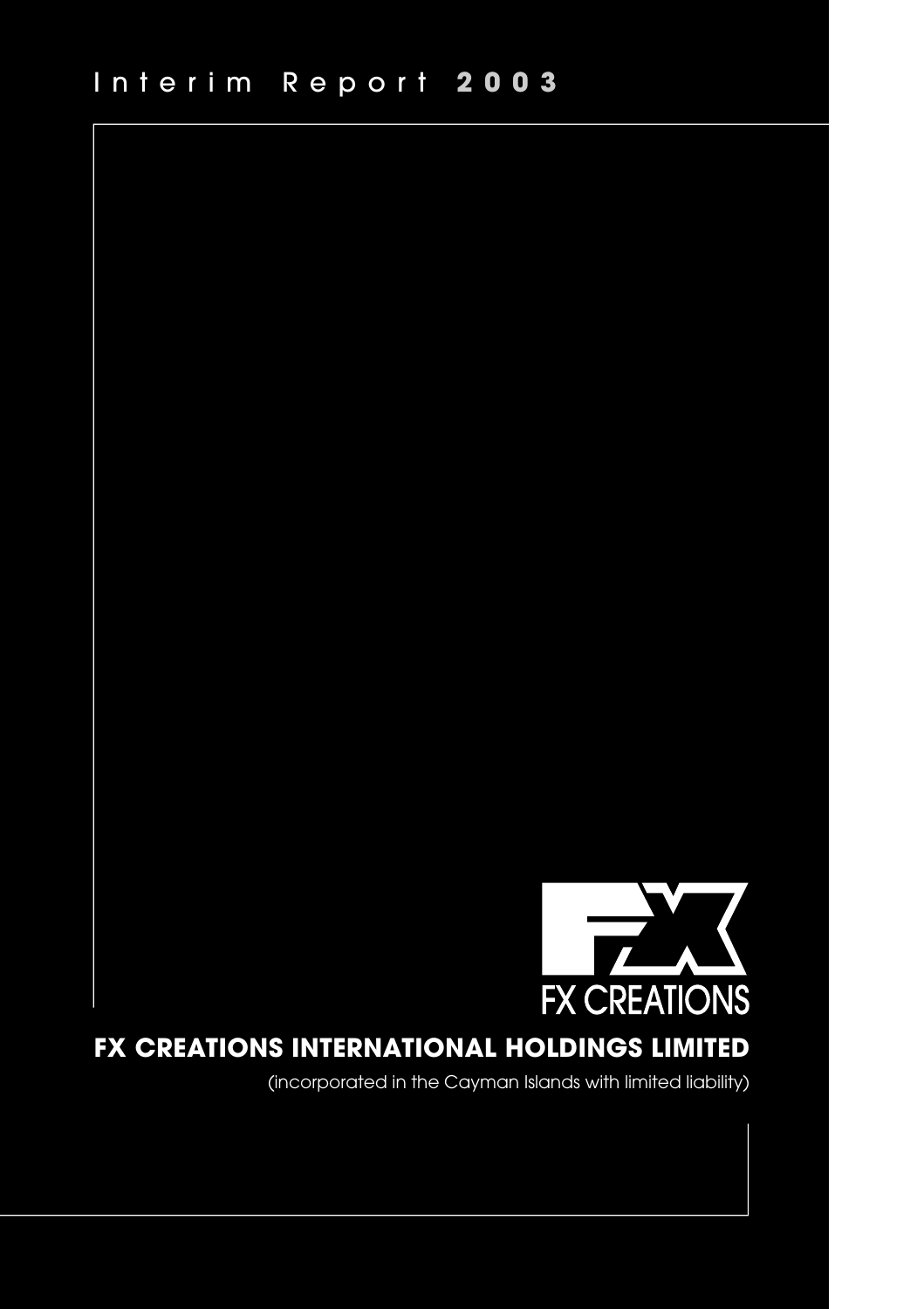## **CHARACTERISTICS OF THE GROWTH ENTERPRISE MARKET ("GEM") OF THE STOCK EXCHANGE OF HONG KONG LIMITED (THE "STOCK EXCHANGE")**

**GEM has been established as a market designed to accommodate companies to which a high investment risk may be attached. In particular, companies may list on GEM with neither a track record of profitability nor any obligation to forecast future profitability. Furthermore, there may be risks arising out of the emerging nature of companies listed on GEM and the business sectors or countries in which the companies operate. Prospective investors should be aware of the potential risks of investing in such companies and should make the decision to invest only after due and careful consideration. The greater risk profile and other characteristics of GEM mean that it is a market more suited to professional and other sophisticated investors.**

**Given the emerging nature of companies listed on GEM, there is a risk that securities traded on GEM may be more susceptible to high market volatility than securities traded on the Main Board of the Stock Exchange and no assurance is given that there will be a liquid market in the securities traded on GEM.**

**The principal means of information dissemination on GEM is publication on the Internet website operated by the Stock Exchange. Listed companies are not generally required to issue paid announcements in gazetted newspapers. Accordingly, prospective investors should note that they need to have access to the GEM website in order to obtain up-to-date information on GEM-listed issuers.**

*The Stock Exchange takes no responsibility for the contents of this report, makes no representation as to its accuracy or completeness and expressly disclaims any liability whatsoever for any loss howsoever arising from or in reliance upon the whole or any part of the contents of this report.*

*This report, for which the directors of FX Creations International Holdings Limited (the "Company") collectively and individually accept full responsibility, includes particulars given in compliance with the Rules Governing the Listing of Securities on GEM of the Stock Exchange (the "GEM Listing Rules") for the purpose of giving information with regard to the Company. The directors of the Company, having made all reasonable enquiries, confirm that, to the best of their knowledge and belief: (1) the information contained in this report is accurate and complete in all material respects and not misleading; (2) there are no other matters the omission of which would make any statement in this report misleading; and (3) all opinions expressed in this report have been arrived at after due and careful consideration and are founded on bases and assumptions that are fair and reasonable.*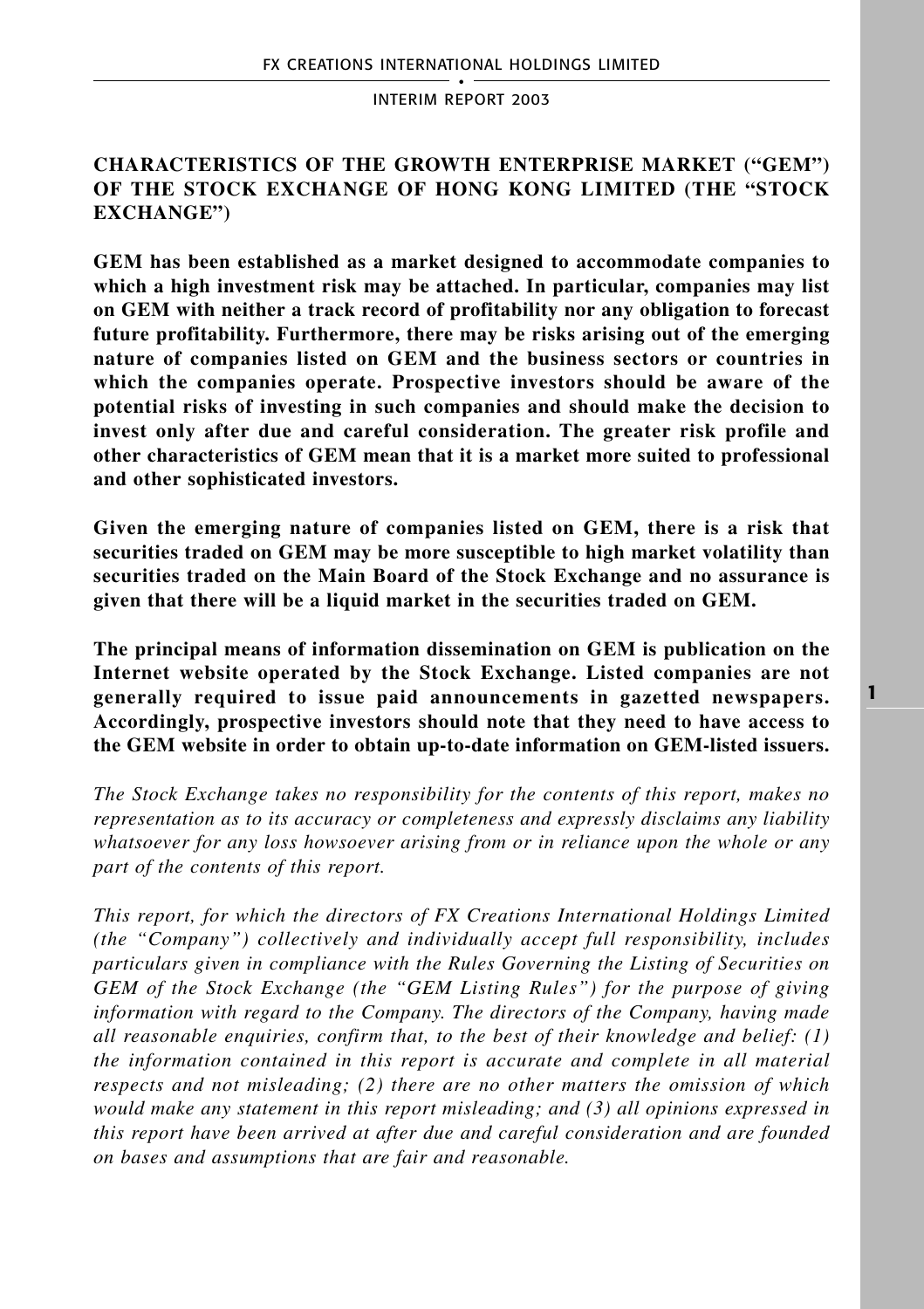## **RESULTS**

The board of directors (the "Board") of FX Creations International Holdings Limited (the "Company") herein presents the unaudited consolidated results of the Company and its subsidiaries (collectively referred to as the "Group") for the three months and six months ended 30 September 2003 together with the comparative unaudited figures for the corresponding periods in 2002 as follows:

|                                                                            |                |                                        | Six months ended<br>30 September | Three months ended<br>30 September     |                                 |  |
|----------------------------------------------------------------------------|----------------|----------------------------------------|----------------------------------|----------------------------------------|---------------------------------|--|
|                                                                            | <b>Notes</b>   | 2003<br>(unaudited)<br><b>HK\$'000</b> | 2002<br>(unaudited)<br>HK\$'000  | 2003<br>(unaudited)<br><b>HK\$'000</b> | 2002<br>(unaudited)<br>HK\$'000 |  |
| <b>TURNOVER</b>                                                            | $\overline{c}$ | 29,234                                 | 27,114                           | 15,921                                 | 14,959                          |  |
| Cost of goods sold                                                         |                | (14, 560)                              | (11,657)                         | (8,373)                                | (6, 819)                        |  |
| Gross profit                                                               |                | 14,674                                 | 15,457                           | 7,548                                  | 8,140                           |  |
| Other revenue<br>Selling and distribution costs<br>Administrative expenses |                | 16<br>(8,396)<br>(5, 150)              | 492<br>(8,795)<br>(5,930)        | 8<br>(4,508)<br>(2,571)                | 420<br>(4,820)<br>(3, 145)      |  |
| PROFIT FROM OPERATIONS                                                     |                | 1,144                                  | 1,224                            | 477                                    | 595                             |  |
| Finance costs                                                              |                | (228)                                  | (351)                            | (98)                                   | (228)                           |  |
| PROFIT BEFORE TAX                                                          | $\mathfrak{Z}$ | 916                                    | 873                              | 379                                    | 367                             |  |
| Taxation                                                                   | $\overline{4}$ | (160)                                  | (142)                            | (66)                                   | (43)                            |  |
| PROFIT BEFORE MINORITY<br><b>INTERESTS</b><br>MINORITY INTERESTS           |                | 756<br>27                              | 731                              | 313<br>27                              | 324                             |  |
| NET PROFIT ATTRIBUTABLE<br>TO SHAREHOLDERS                                 |                | 783                                    | 731                              | 340                                    | 324                             |  |
| <b>DIVIDEND</b>                                                            | 6              |                                        |                                  |                                        |                                 |  |
| <b>EARNINGS PER SHARE</b>                                                  | 5              |                                        |                                  |                                        |                                 |  |
| Basic                                                                      |                | HK0.20 cent                            | HK0.20 cent                      | HK0.09 cent                            | HK0.08 cent                     |  |
| Diluted                                                                    |                | N/A                                    | N/A                              | N/A                                    | N/A                             |  |
|                                                                            |                |                                        |                                  |                                        |                                 |  |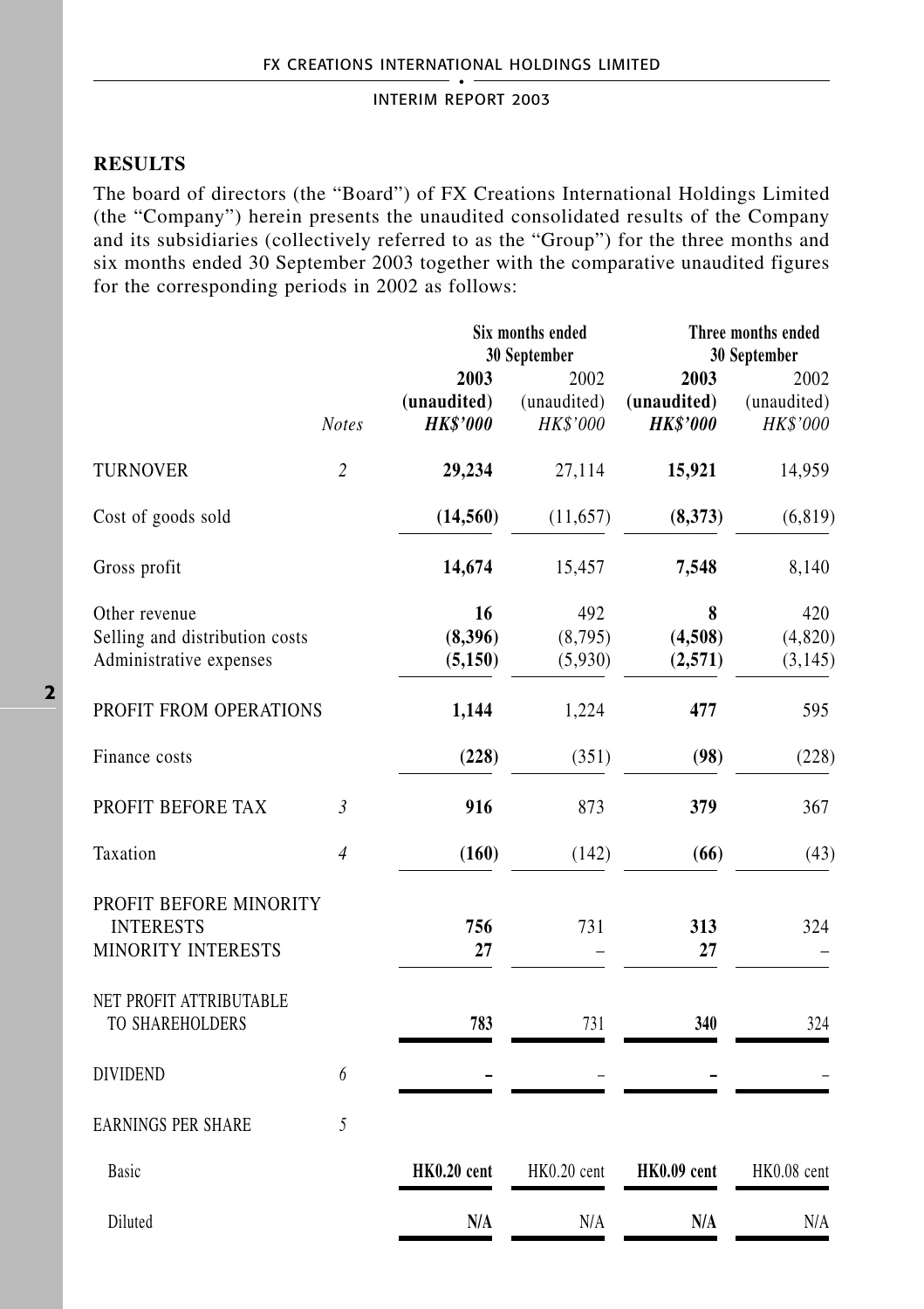## **CONSOLIDATED BALANCE SHEET**

|                                             |              | As at           | As at           |
|---------------------------------------------|--------------|-----------------|-----------------|
|                                             |              | 30 September    | 31 March        |
|                                             |              | 2003            | 2003            |
|                                             |              | (Unaudited)     | (Audited)       |
|                                             | <b>Notes</b> | <b>HK\$'000</b> | <i>HK\$'000</i> |
| <b>NON-CURRENT ASSETS</b>                   |              |                 |                 |
| Fixed assets                                |              | 8,450           | 7,087           |
| Other investments                           |              | 4,000           | 4,000           |
| Rental and sundry deposits                  |              | 1,491           | 1,445           |
|                                             |              | 13,941          | 12,532          |
| <b>CURRENT ASSETS</b>                       |              |                 |                 |
| Inventories                                 |              | 1,725           | 2,139           |
| Accounts receivable                         | 7            | 4,630           | 7,938           |
| Prepayments, deposits and other receivables |              | 2,224           | 1,442           |
| Due from a minority shareholder             |              | 360             | 360             |
| Tax refundable                              |              | 125             | 62              |
| Pledged bank deposit                        |              | 2,346           | 3,403           |
| Bank and cash balances                      |              | 9,363           | 6,837           |
|                                             |              | 20,773          | 22,181          |
| <b>CURRENT LIABILITIES</b>                  |              |                 |                 |
| Accounts payable                            | 8            | 4,723           | 4,495           |
| Trust receipt loans, secured                |              | 2,689           | 2,390           |
| Accrued liabilities and other payables      |              | 1,630           | 1,354           |
| Tax payable                                 |              | 620             | 459             |
| Bank loan, unsecured                        |              | 463             |                 |
| Bank loan, secured                          |              | 600             | 1,862           |
| Bank overdrafts, secured                    |              | 1,717           | 2,637           |
|                                             |              | 12,442          | 13,197          |
| NET CURRENT ASSETS                          |              | 8,331           | 8,984           |
| TOTAL ASSETS LESS CURRENT                   |              |                 |                 |
| <b>LIABILITIES</b>                          |              | 22,272          | 21,516          |
| <b>CAPITAL AND RESERVES</b>                 |              |                 |                 |
| Share capital                               |              | 4,000           | 4,000           |
| Reserves                                    |              | 17,884          | 17,101          |
| SHAREHOLDERS' FUNDS                         |              | 21,884          | 21,101          |
| <b>MINORITY INTERESTS</b>                   |              | 388             | 415             |
|                                             |              | 22,272          | 21,516          |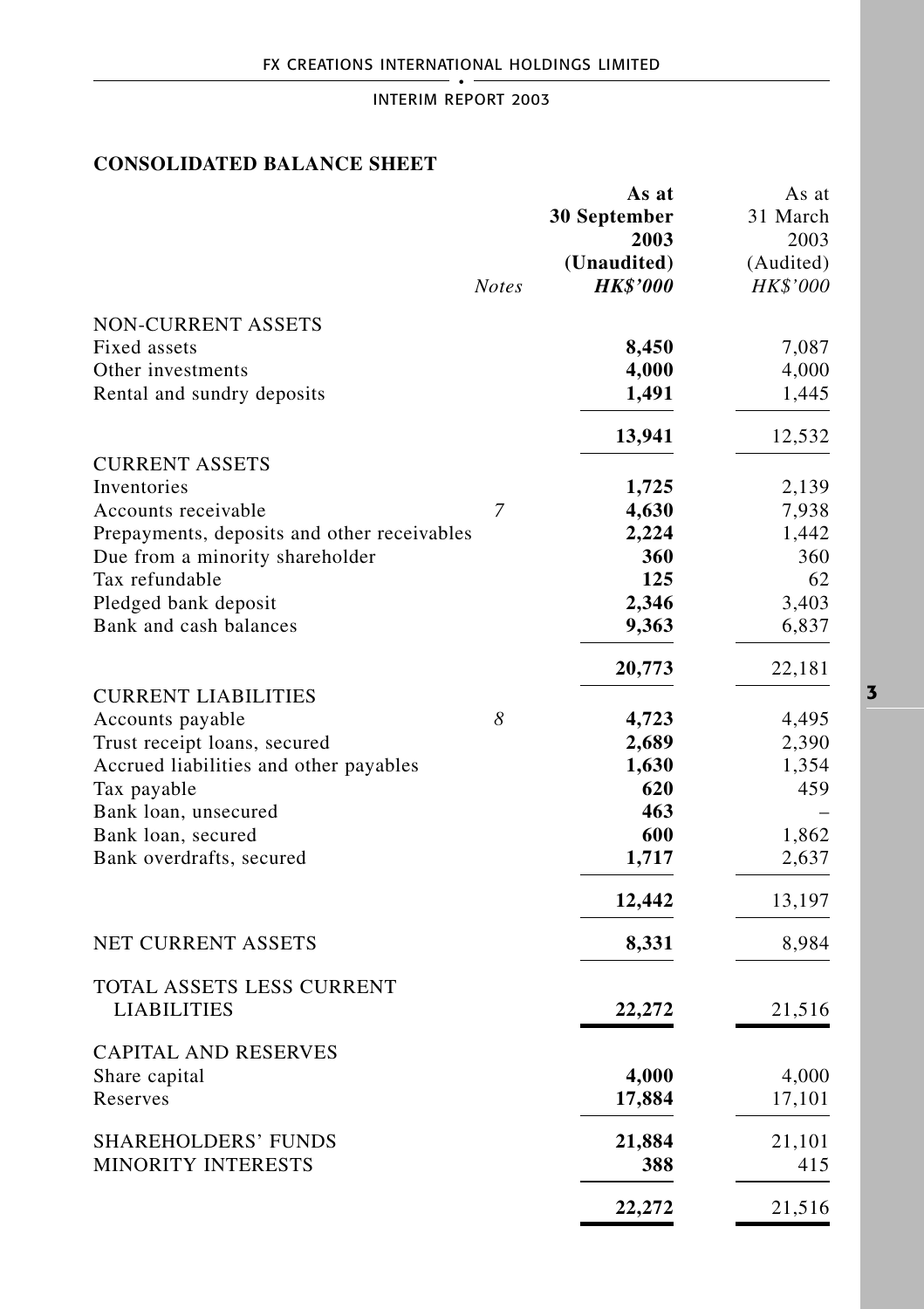## **CONDENSED CONSOLIDATED CASH FLOW STATEMENT**

|                                                     | Six months            | Six months            |
|-----------------------------------------------------|-----------------------|-----------------------|
|                                                     | ended<br>30 September | ended<br>30 September |
|                                                     | 2003                  | 2002                  |
|                                                     | (Unaudited)           | (Unaudited)           |
|                                                     | <b>HK\$'000</b>       | <b>HK\$'000</b>       |
| Net cash inflow/(outflow) from operating activities | 5,067                 | (4,683)               |
| Net cash outflow from investing activities          | (822)                 | (15, 720)             |
| Net cash (outflow)/inflow from financing activities | (1,719)               | 21,356                |
| <b>INCREASE IN CASH AND</b>                         |                       |                       |
| <b>CASH EQUIVALENTS</b>                             | 2,526                 | 953                   |
| Cash and cash equivalents at beginning of period    | 6,837                 | 223                   |
| CASH AND CASH EQUIVALENTS                           |                       |                       |
| AT END OF PERIOD                                    | 9,363                 | 1,176                 |
| ANALYSIS OF BALANCES OF CASH AND                    |                       |                       |
| <b>CASH EQUIVALENTS</b>                             |                       |                       |
| Bank and cash balances                              | 9,363                 | 1,176                 |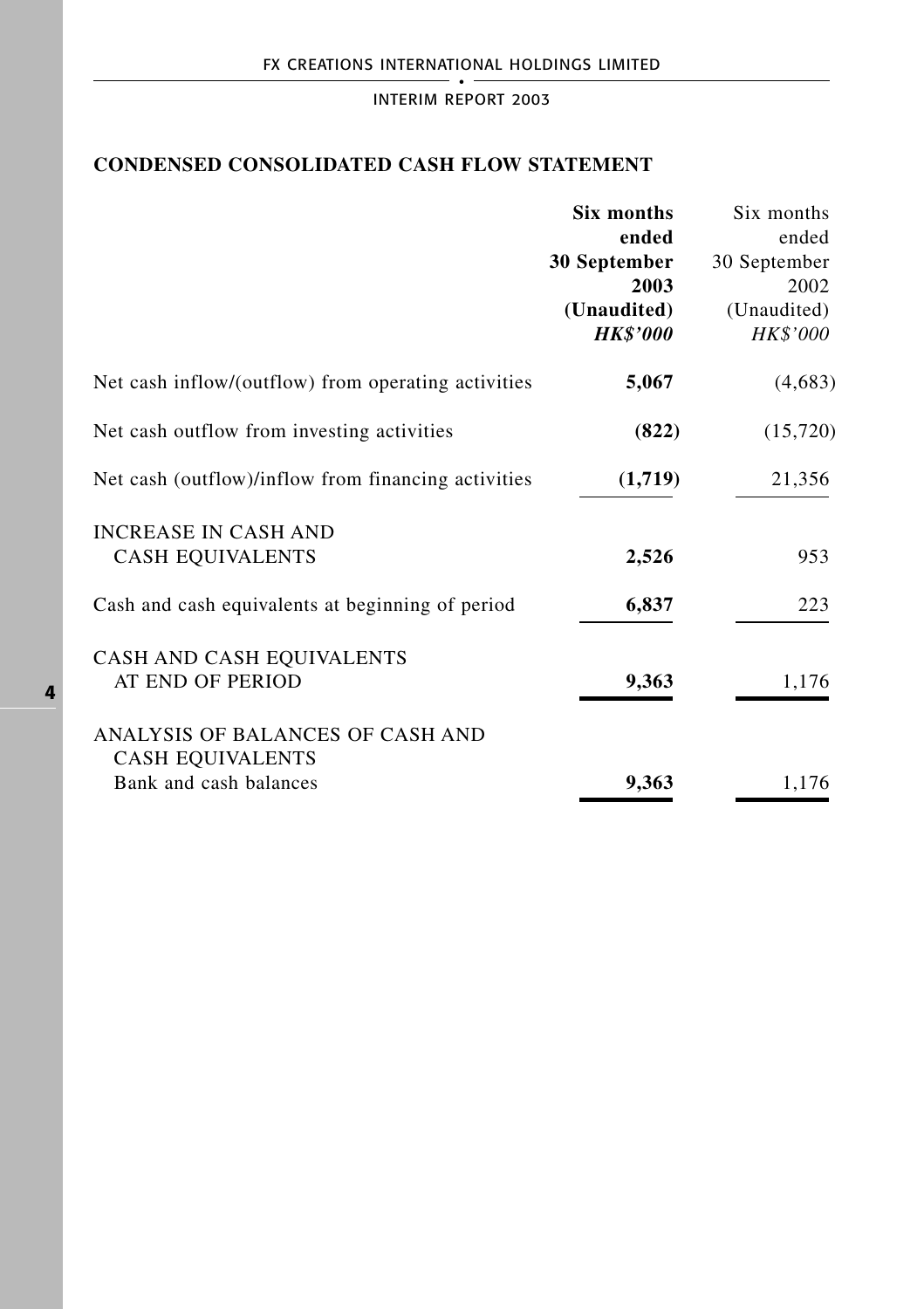## **CONSOLIDATED STATEMENT OF CHANGES IN EQUITY**

|                                          | <b>Share</b><br>capital<br>HK\$'000 | premium<br>HK\$'000 | <b>Share Accumulated</b><br>profits<br><b>HK\$'000</b> | Total<br>HK\$'000 |
|------------------------------------------|-------------------------------------|---------------------|--------------------------------------------------------|-------------------|
| At 1 April 2002                          | 56                                  |                     | 1,702                                                  | 1,758             |
| New issue on public listing              | 810                                 | 20,250              |                                                        | 21,060            |
| Issue of shares to the Pre-IPO Investors | 8                                   | 4,867               |                                                        | 4,875             |
| Capitalisation issue                     | 3,126                               | (3,126)             |                                                        |                   |
| Share issue expenses                     |                                     | (8,288)             |                                                        | (8, 288)          |
| Net profit for the period                |                                     |                     | 731                                                    | 731               |
| At 30 September 2002                     | 4,000                               | 13,703              | 2,433                                                  | 20,136            |
| At 1 April 2003                          | 4,000                               | 13,703              | 3,398                                                  | 21,101            |
| Net profit for the period                |                                     |                     | 783                                                    | 783               |
| At 30 September 2003                     | 4,000                               | 13,703              | 4,181                                                  | 21,884            |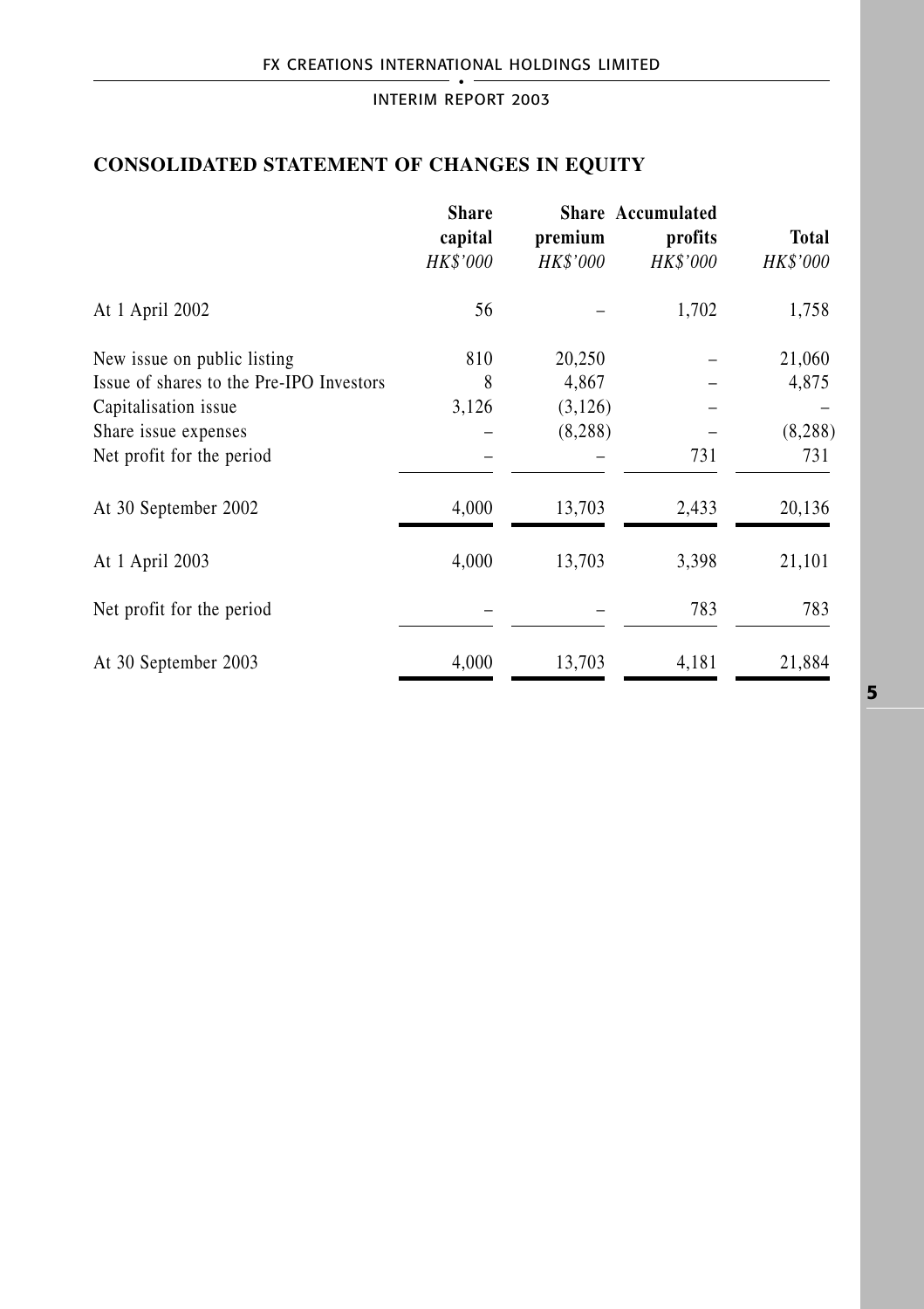*Notes:*

### **1. GROUP REORGANISATION AND BASIS OF PREPARATION**

The Company was incorporated in the Cayman Islands on 10 January 2002 as an exempted company with limited liability under the Companies Law (2001 Second Revision) of the Cayman Islands.

Pursuant to a reorganisation scheme (the "Group Reorganisation") to rationalise the group structure in preparation for the listing of the Company's shares on GEM of the Stock Exchange, the Company became the holding company of its subsidiaries on 2 May 2002 (collectively the "Group"). Details of the Group Reorganisation are set out in the Company's prospectus dated 8 May 2002 (the "Prospectus"). The shares of the Company were listed on GEM on 21 May 2002.

The unaudited consolidated results have been prepared using the merger basis of accounting as a result of the Group Reorganisation. On this basis, the Company has been treated as the holding company of its subsidiaries since their respective dates of incorporation rather than from the date of their acquisition pursuant to the Group Reorganisation.

The unaudited condensed consolidated interim accounts have been prepared in accordance with the Hong Kong Statement of Standard Accounting Practice No. 25 "Interim Financial Reporting" issued by the Hong Kong Society of Accountants and the disclosure requirements set out in Chapter 18 of the GEM Listing Rules.

The principal accounting policies used in the preparation of these unaudited condensed consolidated interim accounts are consistent with those used in the annual accounts for the year ended 31 March 2003, except for the new adoption of Statement of Standard Accounting Practice No. 12 (Revised) "Accounting for Income Taxes" issued by the Hong Kong Society of Accountants, which has no significant impact on the unaudited consolidated results for the six months ended 30 September 2003.

### **2. TURNOVER AND SEGMENT INFORMATION**

Turnover represents the aggregate of the net invoiced value of goods sold, after allowances for returns and trade discounts.

The Group's operating businesses are structured and managed separately, according to the nature of their operations and the products and services they provided. Each of the Group's business segments represents a strategic business unit that offers products and services which are subject to risks and returns that are different from those of other business segments. Summary details of the business segments are as follows:

- (a) the retail segment represents the selling of bags and accessories via retail shops and department store counters;
- (b) the wholesale segment represents the selling of bags and accessories via agents and distributors; and
- (c) the corporate segment represents investment holding.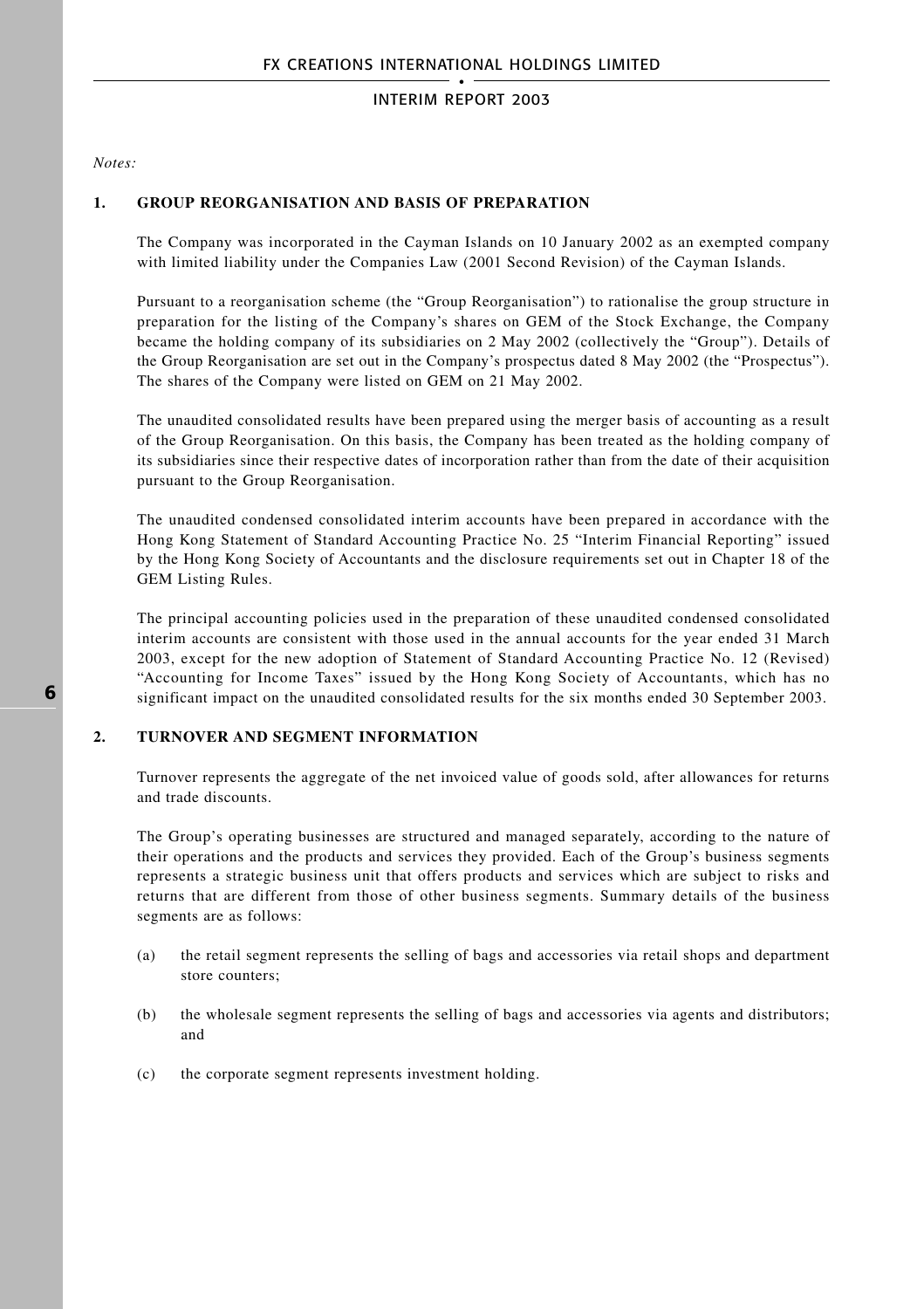### **(a) Business segments**

The following tables present revenue, results and certain assets, liabilities and expenditure information for the Group's business segments.

|                                                                           |                         |                  |                         | Six months ended 30 September |                         |                  |                         |                  |
|---------------------------------------------------------------------------|-------------------------|------------------|-------------------------|-------------------------------|-------------------------|------------------|-------------------------|------------------|
|                                                                           |                         | Retail           |                         | Wholesale<br>Corporate        |                         |                  | Consolidated            |                  |
|                                                                           | 2003<br><b>HK\$'000</b> | 2002<br>HK\$'000 | 2003<br><b>HK\$'000</b> | 2002<br>HK\$'000              | 2003<br><b>HK\$'000</b> | 2002<br>HK\$'000 | 2003<br><b>HK\$'000</b> | 2002<br>HK\$'000 |
| Segment revenue:<br>Sales to external<br>customers                        | 16,882                  | 16,219           | 12,352                  | 10,895                        |                         |                  | 29,234                  | 27,114           |
| Segment results                                                           | 2,741                   | 2,072            | 2,025                   | 1,373                         | (3,622)                 | (2,221)          | 1,144                   | 1,224            |
| Finance costs                                                             |                         |                  |                         |                               |                         |                  | (228)                   | (351)            |
| Profit before tax<br>Taxation                                             |                         |                  |                         |                               |                         |                  | 916<br>(160)            | 873<br>(142)     |
| Profit before minority<br>interests<br>Minority interests                 |                         |                  |                         |                               |                         |                  | 756<br>27               | 731              |
| Net profit from<br>ordinary activities<br>attributable to<br>shareholders |                         |                  |                         |                               |                         |                  | 783                     | 731              |
| <b>ASSETS</b><br>Segment assets                                           | 4,965                   | 6,113            | 9,648                   | 10,682                        | 20,101                  | 17,593           | 34,714                  | 34,388           |
| <b>LIABILITIES</b><br>Segment liabilities                                 | 2,996                   | 2,157            | 3,481                   | 1,845                         | 5,965                   | 10,251           | 12,442                  | 14,253           |
| Other segment<br>information:<br>Depreciation                             | 228                     | 479              | 431                     |                               | 108                     | 98               | 767                     | 577              |
| Capital<br>expenditure                                                    | 76                      | 536              | 2,023                   | 6,815                         | 31                      | 69               | 2,130                   | 7,420            |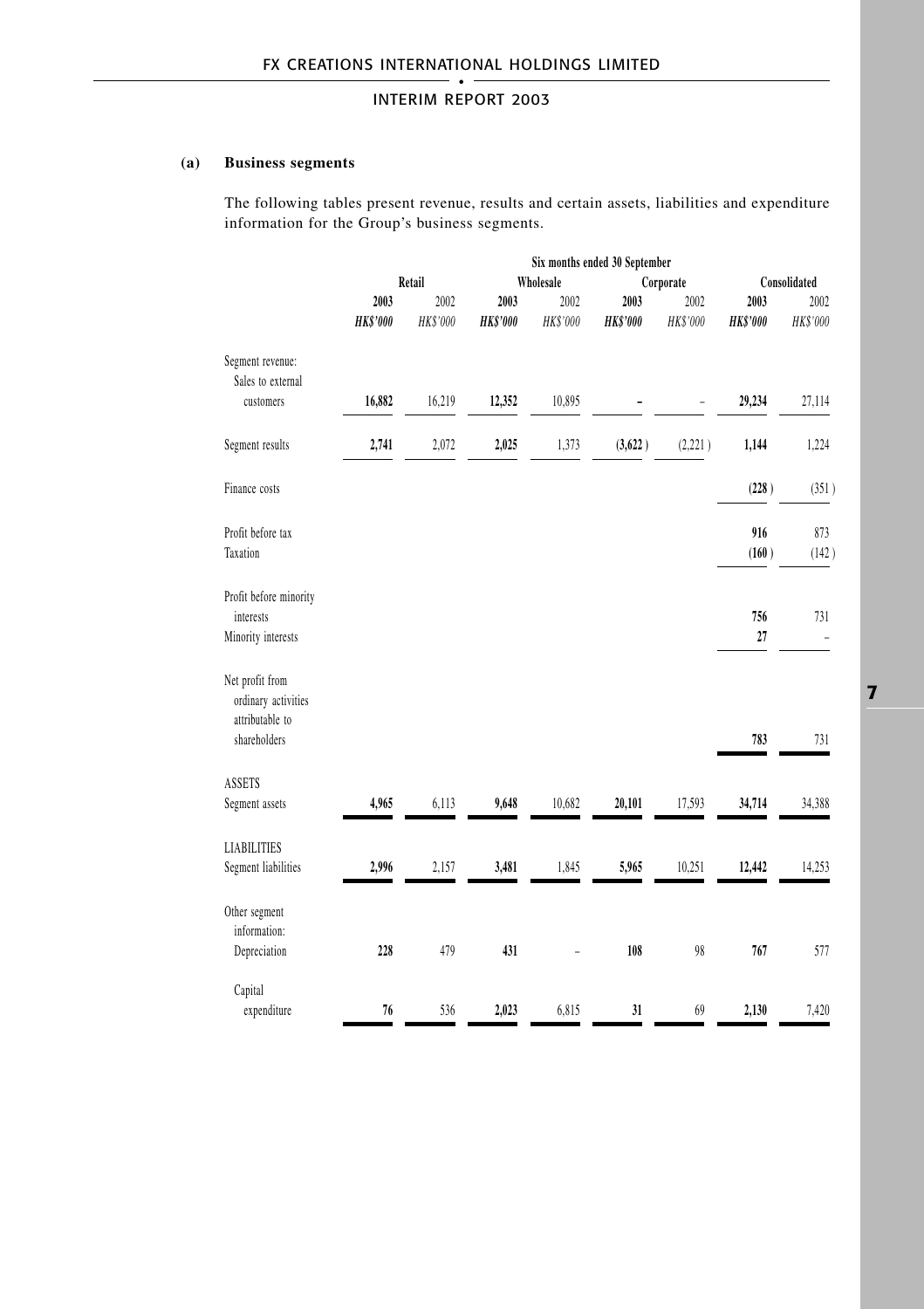### **(b) Geographical segments**

The following table presents revenue, certain assets and expenditure information for the Group's geographical segments.

|                                                    |                 |                  |                |                                                                       |                 |          | Six months ended 30 September |           |                 |                 |                 |              |
|----------------------------------------------------|-----------------|------------------|----------------|-----------------------------------------------------------------------|-----------------|----------|-------------------------------|-----------|-----------------|-----------------|-----------------|--------------|
|                                                    |                 | <b>Hong Kong</b> |                | People's Republic<br>of China ("PRC")<br>(not including<br>Hong Kong) |                 | Taiwan   |                               | Singapore |                 | <b>Other</b>    |                 | Consolidated |
|                                                    | 2003            | 2002             | 2003           | 2002                                                                  | 2003            | 2002     | 2003                          | 2002      | 2003            | 2002            | 2003            | 2002         |
|                                                    | <b>HK\$'000</b> | HK\$'000         | <b>HKS'000</b> | HK\$'000                                                              | <b>HK\$'000</b> | HK\$'000 | <b>HK\$'000</b>               | HK\$'000  | <b>HK\$'000</b> | <b>HK\$'000</b> | <b>HK\$'000</b> | HK\$'000     |
| Segment revenue:<br>Sales to external<br>customers | 20,705          | 18,763           | 1,696          | 2,496                                                                 | 5,221           | 4,325    | 728                           | 917       | 884             | 613             | 29,234          | 27,114       |
| Other segment<br>information:<br>Segment assets    | 21,510          | 23,441           | 10,433         | 8,837                                                                 | 2,700           | 1,625    | 71                            | 66        |                 | 419             | 34,714          | 34,388       |
| Capital<br>expenditure                             | 80              | 195              | 2,023          | 6,815                                                                 | 27              | 410      |                               |           |                 |                 | 2,130           | 7,420        |

### **3. PROFIT BEFORE TAX**

The Group's profit before tax is arrived at after charging:

|                                       |                 | For the six months<br>ended 30 September | For the three months<br>ended 30 September |                 |  |
|---------------------------------------|-----------------|------------------------------------------|--------------------------------------------|-----------------|--|
|                                       | 2003            | 2002                                     | 2003                                       | 2002            |  |
|                                       | <b>HK\$'000</b> | <b>HK\$'000</b>                          | <i><b>HK\$'000</b></i>                     | <b>HK\$'000</b> |  |
| Interest on overdrafts and bank loans | 228             | 351                                      | 98                                         | 228             |  |
| Depreciation                          | 767             | 577                                      | 355                                        | 290             |  |

### **4. TAXATION**

Hong Kong Profits Tax for the three and six months ended 30 September 2003 have been provided at the rate of 17.5% (three and six months ended 30 September 2002: 16%) on the estimated assessable profits arising in Hong Kong during the periods. Taxes on profits assessable in other jurisdictions have been calculated at the rates of tax prevailing in the places in which the Group operates, based on existing legislation, interpretation and practices in respect thereof.

### **5. EARNINGS PER SHARE**

The calculations of basic earnings per share for the three and six months ended 30 September 2003 are based on the unaudited consolidated net profit attributable to shareholders for the three and six months ended 30 September 2003 of approximately HK\$340,000 and HK\$783,000 respectively (three and six months ended 30 September 2002: HK\$324,000 and HK\$731,000) and on 400,000,000 shares in issue during the three and six months ended 30 September 2003 (weighted average number of shares in issue for the three and six months ended 30 September 2002: 400,000,000 shares and 373,475,000 shares respectively).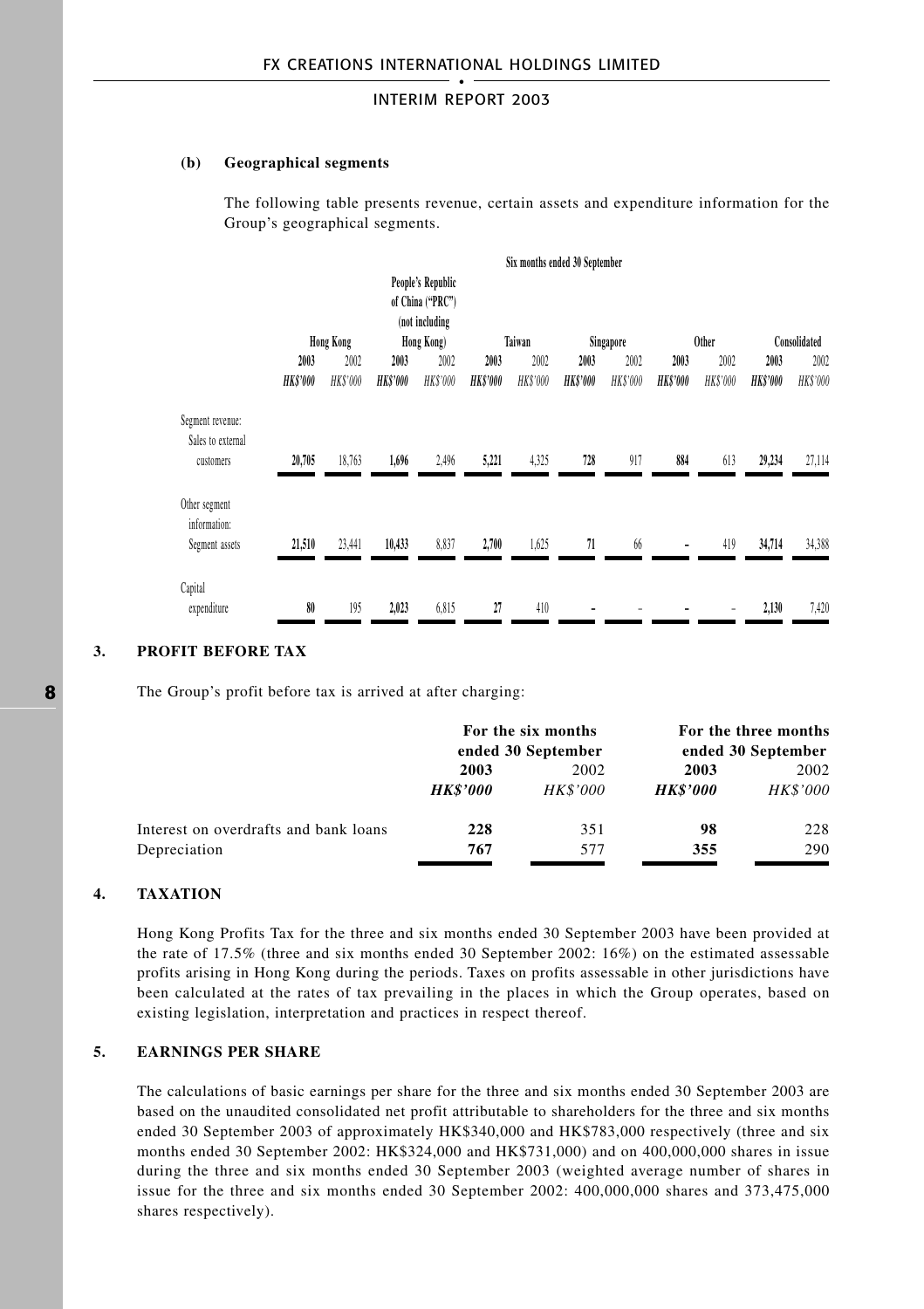Diluted earnings per share for the three months and six months ended 30 September 2003 and the corresponding periods in 2002 have not been disclosed as no dilutive events existed during those periods.

### **6. DIVIDEND**

The Board does not recommend the payment of an interim dividend for the six months ended 30 September 2003 (six months ended 30 September 2002: Nil).

### **7. ACCOUNTS RECEIVABLE**

The Group's trading terms with its customers are mainly on credit, which generally have credit terms of up to 90 days (six months ended 30 September 2002: 75 days). The Group seeks to maintain strict control over its outstanding receivables to minimise credit risk. Overdue balances are reviewed regularly by senior management.

An aged analysis of the Group's accounts receivable as at the balance sheet dates based on the goods delivery date is as follows:

|                | 30 September    | 31 March  |
|----------------|-----------------|-----------|
|                | 2003            | 2003      |
|                | <b>HK\$'000</b> | HK\$'000  |
|                | (Unaudited)     | (Audited) |
| Within 90 days | 3,713           | 5,271     |
| 91-180 days    | 163             | 2,639     |
| 181-365 days   | 745             | $\tau$    |
| Over 1 year    | 9               | 21        |
|                | 4,630           | 7,938     |

### **8. ACCOUNTS PAYABLE**

An aged analysis of the Group's accounts payable as at the balance sheet dates based on the goods receipt date is as follows:

|                | 30 September    | 31 March                 |
|----------------|-----------------|--------------------------|
|                | 2003            | 2003                     |
|                | <b>HK\$'000</b> | <b>HK\$'000</b>          |
|                | (Unaudited)     | (Audited)                |
| Within 90 days | 2,656           | 3,248                    |
| 91-180 days    | 1,279           | 1,247                    |
| 181-365 days   | 145             | $\overline{\phantom{0}}$ |
| Over 1 year    | 643             | -                        |
|                | 4,723           | 4,495                    |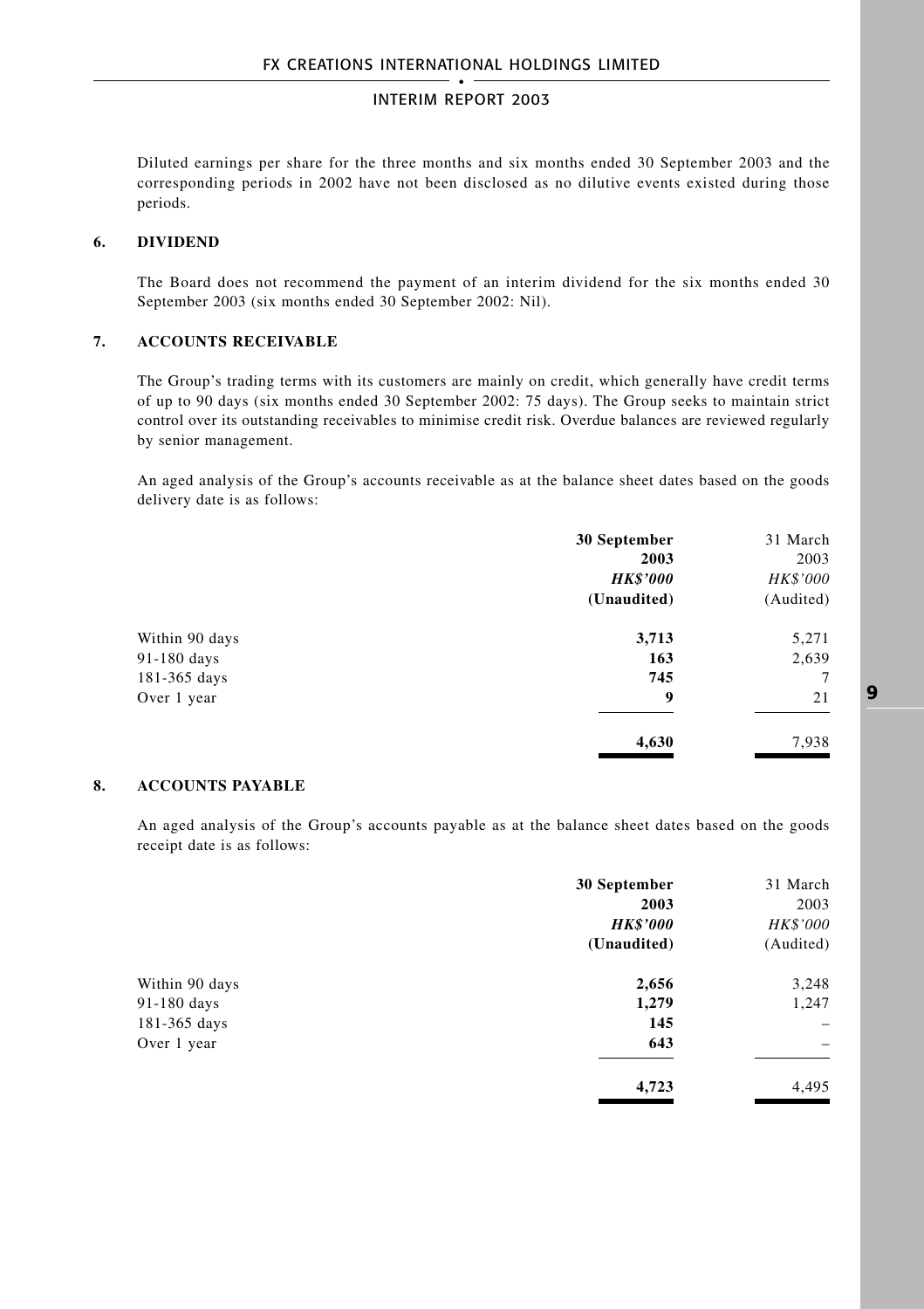## **MANAGEMENT DISCUSSION AND ANALYSIS**

The Group is principally engaged in retail and wholesales of bags and accessories under its FX CREATIONS brandname. The bags sold by the Group consist principally of business bags, sports bags, backpacks, handbags and wallets. The accessories sold by the Group include belts, watches, spectacles and umbrellas. Other brandnames of the Group include USU and Annvu.

The Group also sells its products to agents and distributors for distribution and resale in the PRC, Macau, Singapore, Malaysia, Philippines, Indonesia, Thailand, Australia, New Zealand, United States, Chile, Korea, Japan and Europe markets.

### **BUSINESS REVIEW**

Slight increase in turnover was recorded in the six months ended 30 September 2003 owing to the outbreak of the Severe Acute Respiratory Syndrome ("SARS"). The business of the Group was not adversely affected due to the promotion strategies the Group implemented during the difficult time.

During the three months ended 30 September 2003, the Group entered into a sole agency agreement with a company in Japan for the "Astro Boy" products whereby the Group will design, develop and distribute bags under the "Astro Boy" brandname in Hong Kong. The sales of products under the "Astro Boy" brandname will commence in November 2003 in the retail outlets of the Group in Hong Kong.

During the six months ended 30 September 2003, the Group did not open new retail outlets as no suitable retail outlets premises were identified. At the same time, three retail outlets in Hong Kong and Taiwan were closed as the leases expired and were not renewed as the terms of the extension could not be agreed upon and it was not economically feasible.

## **FINANCIAL REVIEW**

### **Results**

During the six months ended 30 September 2003, the Group recorded a turnover of approximately HK\$29.2 million (six months ended 30 September 2002: approximately HK\$27.1 million), an increase of approximately 7.7% compared to the corresponding period in previous year. The turnover for the six months ended 30 September 2003 comprised retail sales and wholesales sales which accounted for approximately 58% and 42% (six months ended 30 September 2002: approximately 60% and 40%) of the total turnover respectively. As at 30 September 2003, the Group had 10 retail outlets in Hong Kong which consisted of 5 (31 March 2003: 6) retail shops and 5 (31 March 2003: 6) department store counters and 12 (31 March 2003: 13) department store counters in Taiwan.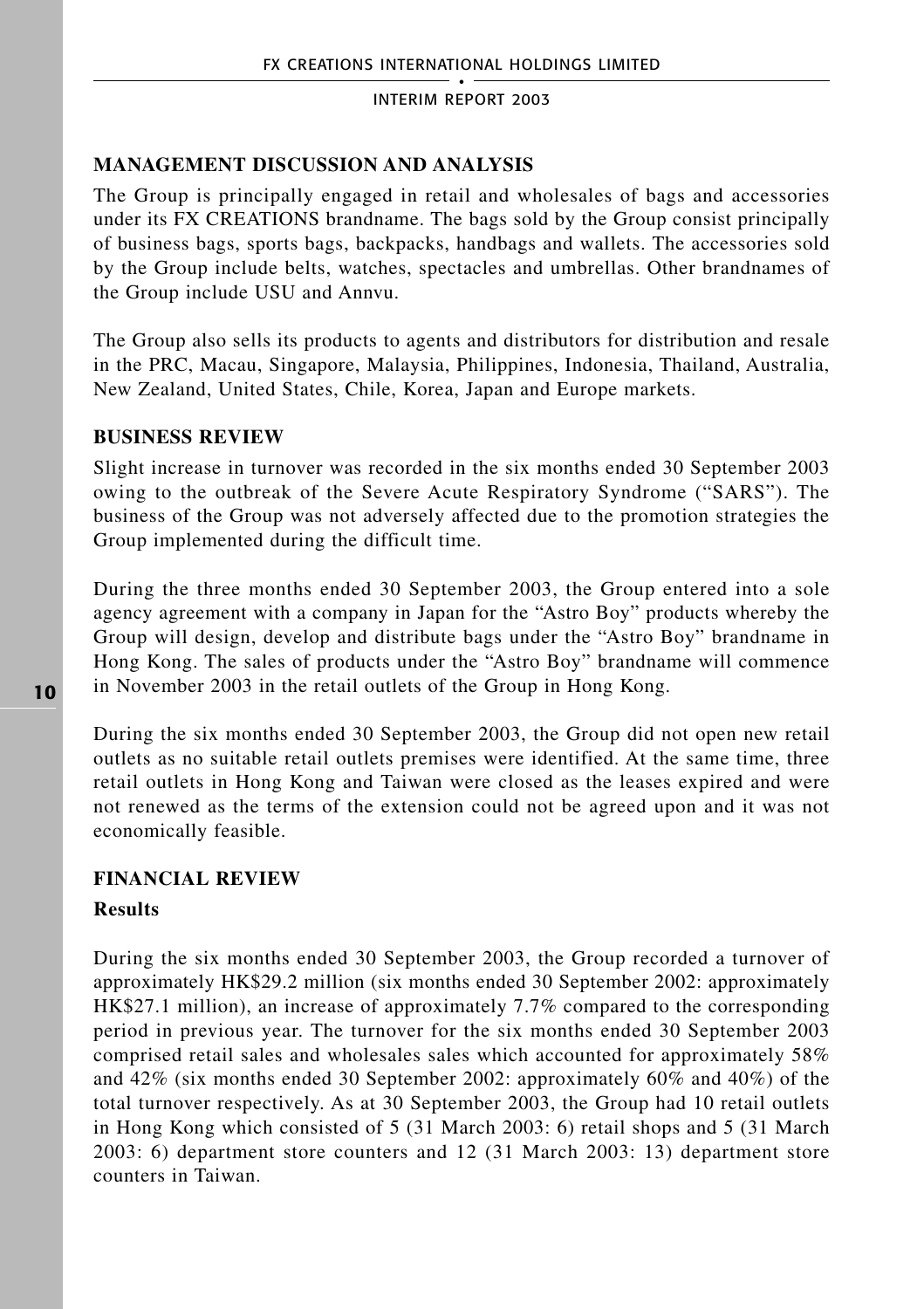The increase in turnover was mainly attributable to higher sales from wholesales sales due to increase in the quantity sold to new and existing agents and distributors.

The net profit attributable to shareholders for the six months ended 30 September 2003 amounted to approximately HK\$783,000 an increase of approximately 7.1% compared to the corresponding period in previous year. Gross profit margin for the six months ended 30 September 2003 reduced from approximately 57% in the corresponding period in previous year to 50% due to increase in the proportion of sales from wholesales which commanded less gross profit margin and slight decrease in selling prices as a result of competition. Selling and distribution costs and administrative expenses were reduced by approximately 5% and 13% respectively from the corresponding period in previous year despite the increase in turnover due to the costs saving efforts by the management of the Group.

## **Liquidity, financial resources and capital structure**

For the period under review, the Group financed its operations with its own working capital and bank borrowings of approximately HK\$5.5 million as at 30 September 2003 (31 March 2003: approximately HK\$6.9 million).

As at 30 September 2003, the Group had net current assets of approximately HK\$8.3 million (31 March 2003: approximately HK\$9 million) including cash and cash equivalents of approximately HK\$9.4 million (31 March 2003: approximately HK\$6.8 million).

As at 30 September 2003, the Group had total available banking facilities of approximately HK\$13.7 million (31 March 2003: approximately HK\$23.8 million) which were supported by the following:

- (i) the pledge of bank deposits of approximately HK\$2,346,000 (31 March 2003: HK\$3,403,000);
- (ii) corporate guarantee executed by the Company; and
- (iii) the pledge of certain current asset of a subsidiary of the Company amounting to HK\$156,000 (31 March 2003: HK\$156,000).

As at 30 September 2003, the gearing ratio (defined as the ratio between total bank borrowings and total assets) was approximately 0.16 (31 March 2003: approximately 0.2). The Group has no fixed interest bank borrowing. All the bank borrowings were denominated in HK Dollars.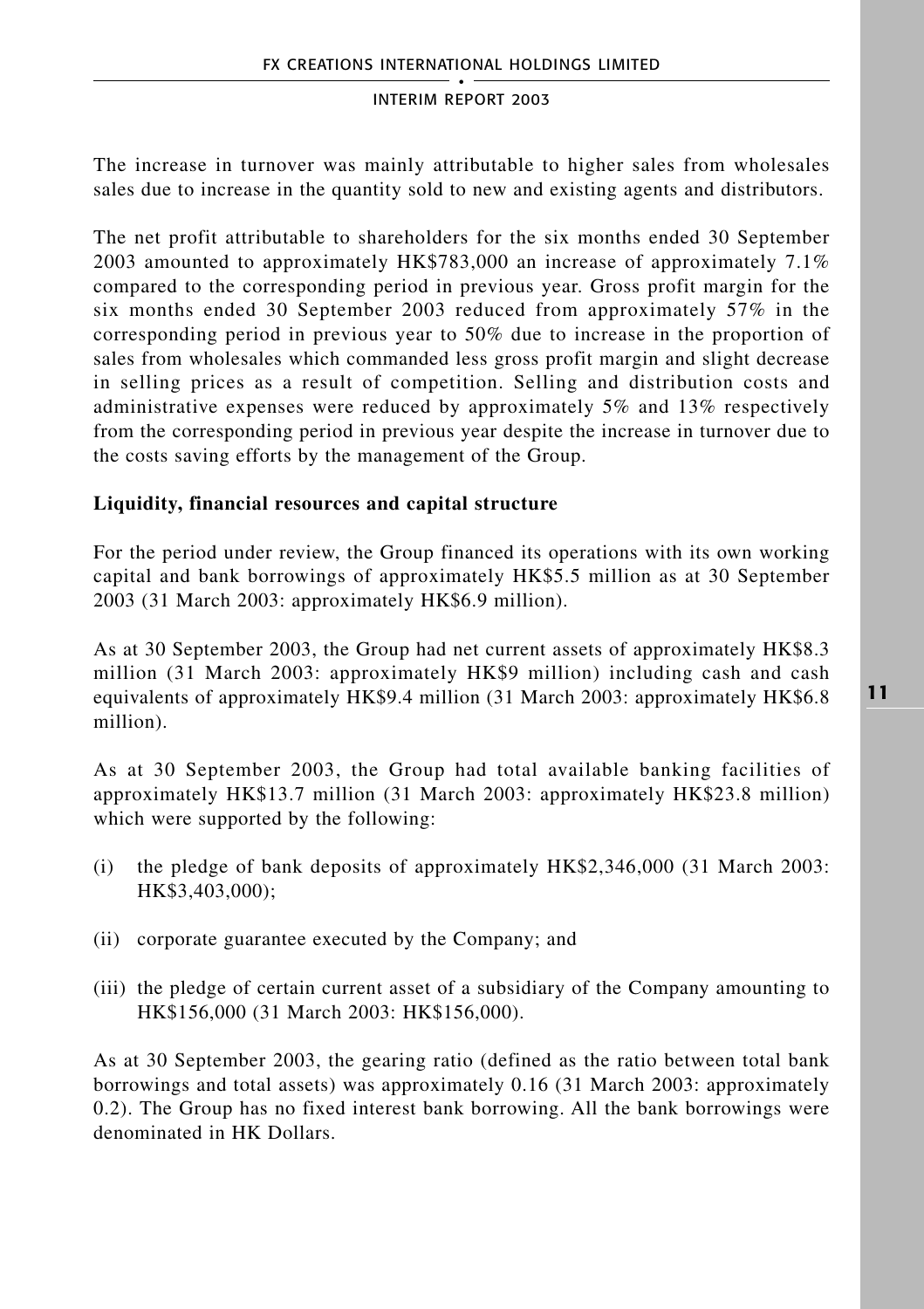As at 30 September 2003, the Group has outstanding bank borrowings of approximately HK\$5.5 million (31 March 2003: approximately HK\$6.9 million). The bank borrowings comprised secured bank overdrafts of approximately HK\$1.7 million (31 March 2003: approximately HK\$2.6 million), trust receipt loans of approximately HK\$2.7 million (31 March 2003: approximately HK\$2.4 million), a secured bank loan of approximately HK\$0.6 million (31 March 2003: approximately HK\$1.9 million) and unsecured bank loans of approximately HK\$0.5 million (31 March 2003: Nil). The total outstanding bank borrowings of approximately HK\$5.5 million (31 March 2003: approximately HK\$6.9 million) are repayable within one year.

The share of the Company were listed on GEM on 21 May 2002. There has been no change in the capital structure of the Company since that date.

## **Significant investment**

As at 30 September 2003, there was no significant investment held by the Group (31 March 2003: Nil).

## **Material acquisition or disposal of subsidiaries and affiliated companies**

There were no material acquisitions or disposal of subsidiaries and affiliated companies in the course of the six months ended 30 September 2003.

## **Contingent liabilities**

The Company had provided guarantees for the bank facilities granted to its subsidiaries. The extent of such facilities utilised by the subsidiaries at 30 September 2003 amounted to approximately HK\$5.5 million (31 March 2003: approximately HK\$7.0 million).

The Group had no other material contingent liabilities as at 30 September 2003.

## **Lease and contracted commitments**

The Group leases certain of its office premises, warehouses, retail shops and department store counters under non-cancellable operating lease arrangements with lease terms ranging from one to three years.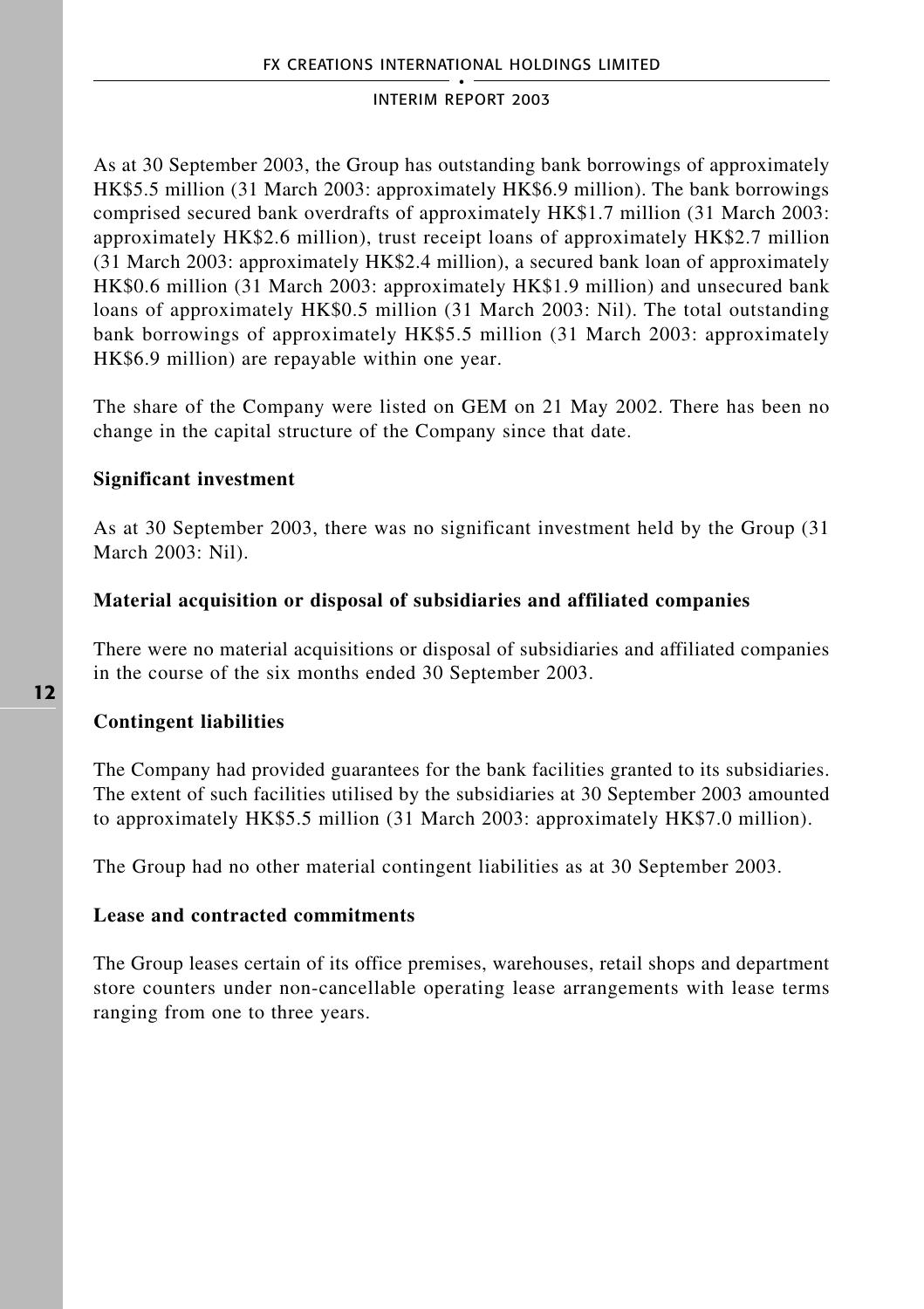At 30 September 2003, the Group had total future minimum lease payments in respect of non-cancellable operating leases falling due as follows:

| 30 September    | 31 March  |
|-----------------|-----------|
| 2003            | 2003      |
| <b>HK\$'000</b> | HK\$'000  |
| (Unaudited)     | (Audited) |
|                 |           |
| 3,895           | 5,854     |
| 1,406           | 1,640     |
| 5,301           | 7.494     |
|                 |           |

As at 30 September 2003, the Group had contracted commitments in respect of purchases of certain fixed assets of HK\$200,000 (31 March 2003: Nil).

### **Foreign exchange exposure**

The Group's income and expenditure during the six months ended 30 September 2003 were mainly denominated in US Dollars, HK Dollars and New Taiwanese ("NT") Dollars, and most of the assets and liabilities as at 30 September 2003 were denominated in HK Dollars and NT Dollars. Accordingly, the Directors are of the view that, to certain extent, the Group is exposed to foreign currency exchange risk. For the US Dollars foreign exchange exposure, the Director believe the exposure is small as the exchange rate of US Dollars to HK Dollars is comparatively stable. However, the Group is exposed to NT Dollars foreign exchange exposure and fluctuation of exchange rates of NT Dollars against HK Dollars could affect the Group's results of operations. During the year, no hedging transaction or arrangement was made.

### **Treasury policies**

The Group adopts a conservative approach towards its treasury policies. The Group strives to reduce exposure to credit risk by performing ongoing credit evaluations of the financial conditions of its customers. To manage liquidity risk, the board of directors closely monitors the Group's liquidity position to ensure that the liquidity structure of the Group's assets, liabilities and commitments can meet its funding requirements.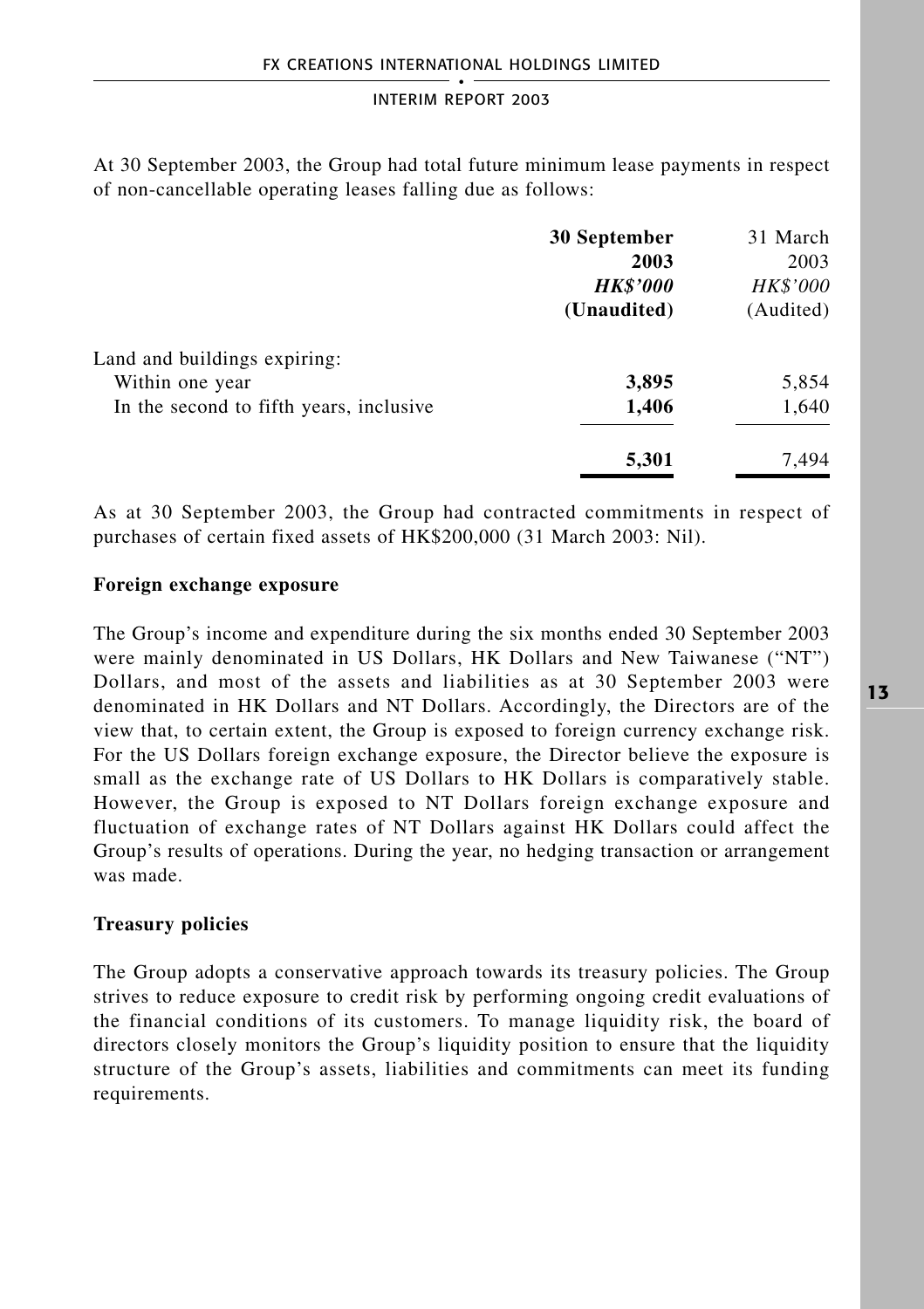## **Segment information**

### *Business segments*

### Retail sales

Retail sales increased by approximately 4.3%, as compared to the corresponding period in previous year, to approximately HK\$16.9 million (six months ended 30 September 2002: approximately HK\$16.2 million). The increase was mainly attributed to the increase in the level of sales in the retail outlets in Taiwan.

Wholesale sales

Wholesale sales comprised sales to agents and sales to distributors.

Wholesale sales increased by approximately 13.8%, as compared to the corresponding period in previous year, to approximately HK\$12.4 million (six months ended 30 September 2002: approximately HK\$10.9 million). The increase was mainly attributed to the increase in quantity sold to new and existing agents and distributors.

## *Geographical segment*

For the six months ended 30 September 2003, sales in Hong Kong increased by approximately 10.4% compared to the corresponding period in previous year. The increase was mainly attributed to increase in wholesale sales in Hong Kong.

For the six months ended 30 September 2003, sales to elsewhere in the PRC decreased by approximately 32.1% compared to the corresponding period in previous year. The decrease was mainly attributed to the decrease in quantity sold to the Group's agents in the PRC due to higher level of competition.

For the six months ended 30 September 2003, sales to Taiwan increased by approximately 20.7% compared to the corresponding period in previous year. The increase was mainly attributed to the increase in the level of sales by retail outlets in Taiwan.

For the six months ended 30 September 2003, sales to Singapore decreased by approximately 20.6% compared to the corresponding period in previous year. The decrease was mainly attributed to the decrease in quantity sold to the Group's agent in Singapore due to weak retail market generally in Singapore.

For the six months ended 30 September 2003, sales to other countries increased by approximately 44.2% compared to the corresponding period in previous year. The increase was mainly attributed to the increase in orders from countries other than above, which include United States, Thailand, Philippines and Chile.

**14**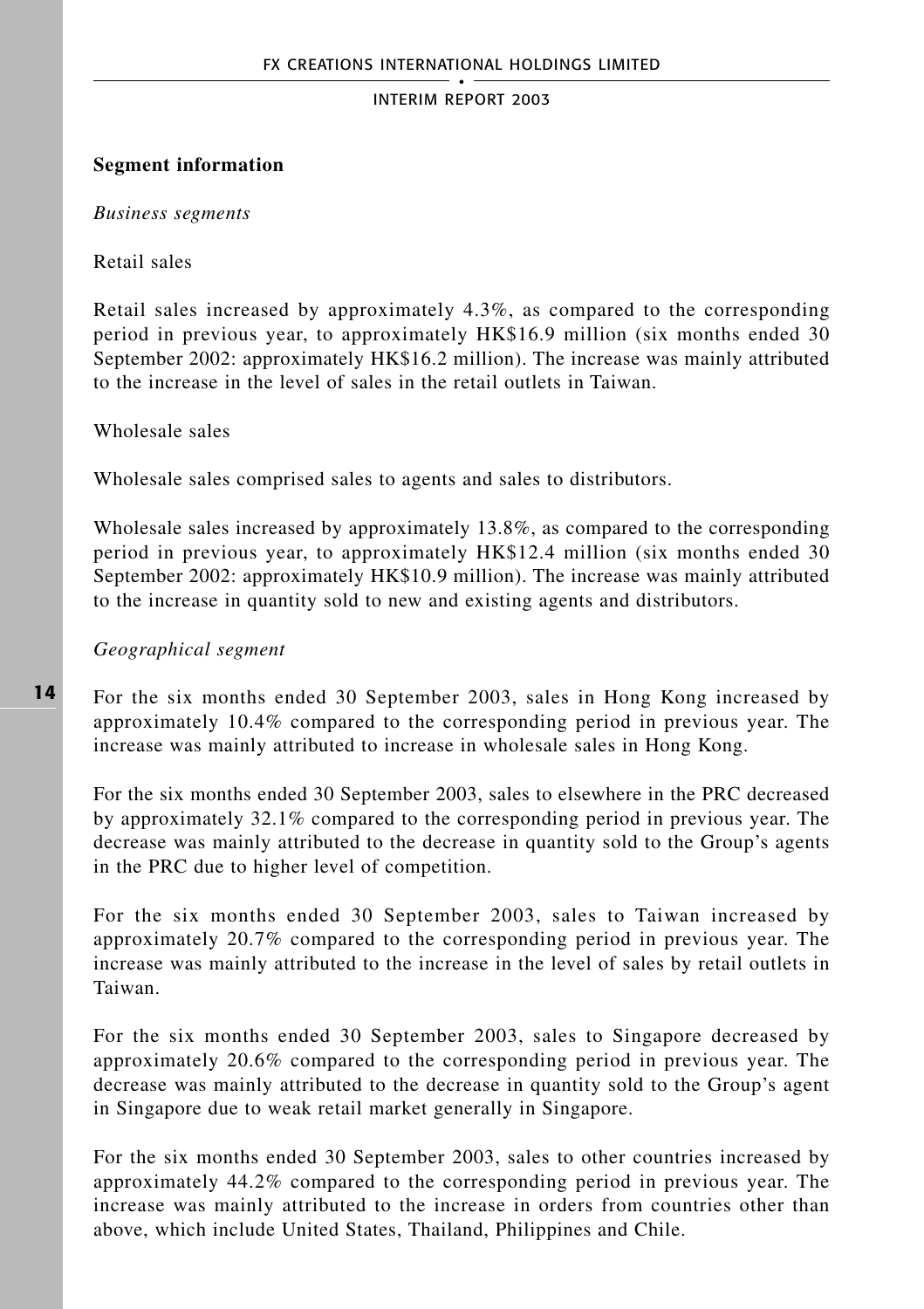Please also refer to note 2 to the Results of this report for details of business and geographical segments.

## **Future plans for material investments and expected source of funding**

Details for the Group's future plans for material investments or capital assets and their expected source of funding have been stated in the Company's Prospectus under the sections headed "Statement of Business Objectives" and "Reasons for the Share Offer and the Use of Proceeds" respectively. Other than those disclosed, the Group did not have any plan for material investments or capital assets.

## **Employees and remuneration policies**

As at 30 September 2003, the Group had 89 (31 March 2003: 87) employees, including directors. Total staff costs (including directors' emoluments) were approximately HK\$5 million in the six months 30 September 2003 as compared to approximately HK\$5.6 million in the six months ended 30 September 2002. Remuneration is determined by reference to market terms and the performance, qualification and experience of individual employee. Year-end bonus based on individual performance will be paid to employees as recognition of and reward for their contributions. Other benefits include contributions to statutory mandatory provident fund scheme to its employees in Hong Kong. To date, no share options have been granted to employees.

## **PROSPECTS**

With the increase in the number of tourists in Hong Kong and the recovery in the consumer markets in the US, the Group is optimistic of the prospects of the Group and will continue to implement various promotion strategies to boast sales. The Group will continue on the work in identifying distributors to target overseas markets. The Group will also continue to introduce new innovative designs and products more frequently to keep up with the corporate image and maintain consumers' interests in the products of the Group.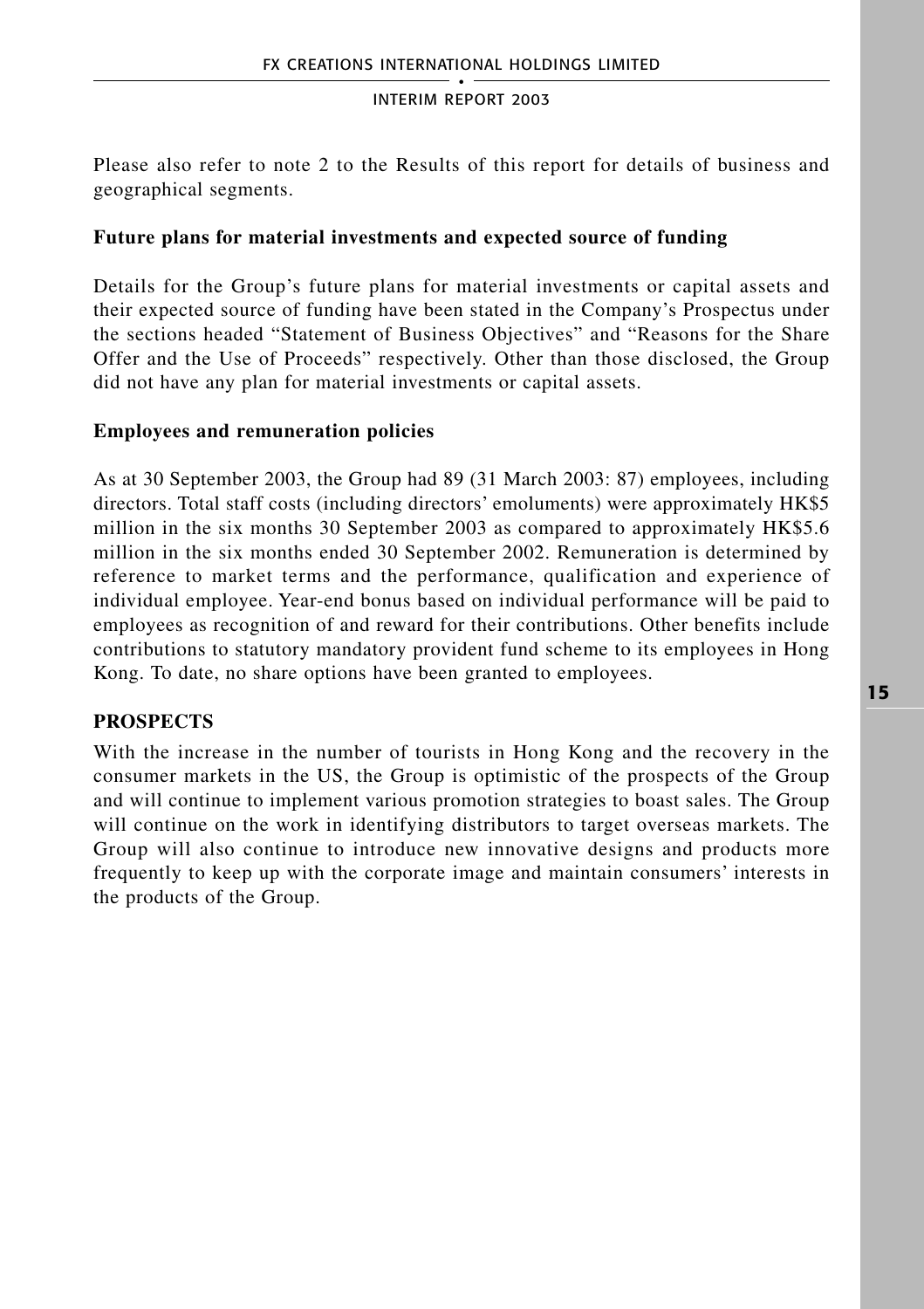## **COMPARISON OF BUSINESS OBJECTIVES WITH ACTUAL BUSINESS PROGRESS**

The following is a summary of the actual progress of the Group compared with the business objectives set out in the Prospectus for the period from 1 April 2003 to 30 September 2003 (the "Review Period").

| According to the business objectives<br>as stated in the Prospectus     | Actual business progress in the Review<br>Period                                                                                                                                                    |
|-------------------------------------------------------------------------|-----------------------------------------------------------------------------------------------------------------------------------------------------------------------------------------------------|
| <b>Sales and marketing</b>                                              |                                                                                                                                                                                                     |
| Open new retail outlets in Hong Kong<br>and Taiwan                      | The Group closed 2 retail outlets in Hong<br>Kong during the Review Period as the<br>leases expired and the agreement to<br>extend the tenancy period was not<br>reached.                           |
|                                                                         | In Taiwan, 1 retail outlet was closed due<br>to expiry of the lease and the Group<br>considered it not economically feasible<br>to renew the lease.                                                 |
|                                                                         | The Group is continuing to identify new<br>retail outlets premises in Hong Kong and<br>Taiwan.                                                                                                      |
| Enter into partnerships with new agents<br>in new areas                 | The Group is continuing on the lookout<br>of potential new agents in new areas and<br>it is in the process of finalising the<br>partnership agreement with an agent in<br>Thailand.                 |
| Promote and strengthen brand loyalty:                                   |                                                                                                                                                                                                     |
| Enter into partnerships with business<br>partners to issue credit cards | The Group has suspended plans to enter<br>into partnerships with business partners<br>to issue credit cards as the operating costs<br>for issuing credit cards is<br>not<br>economically justified. |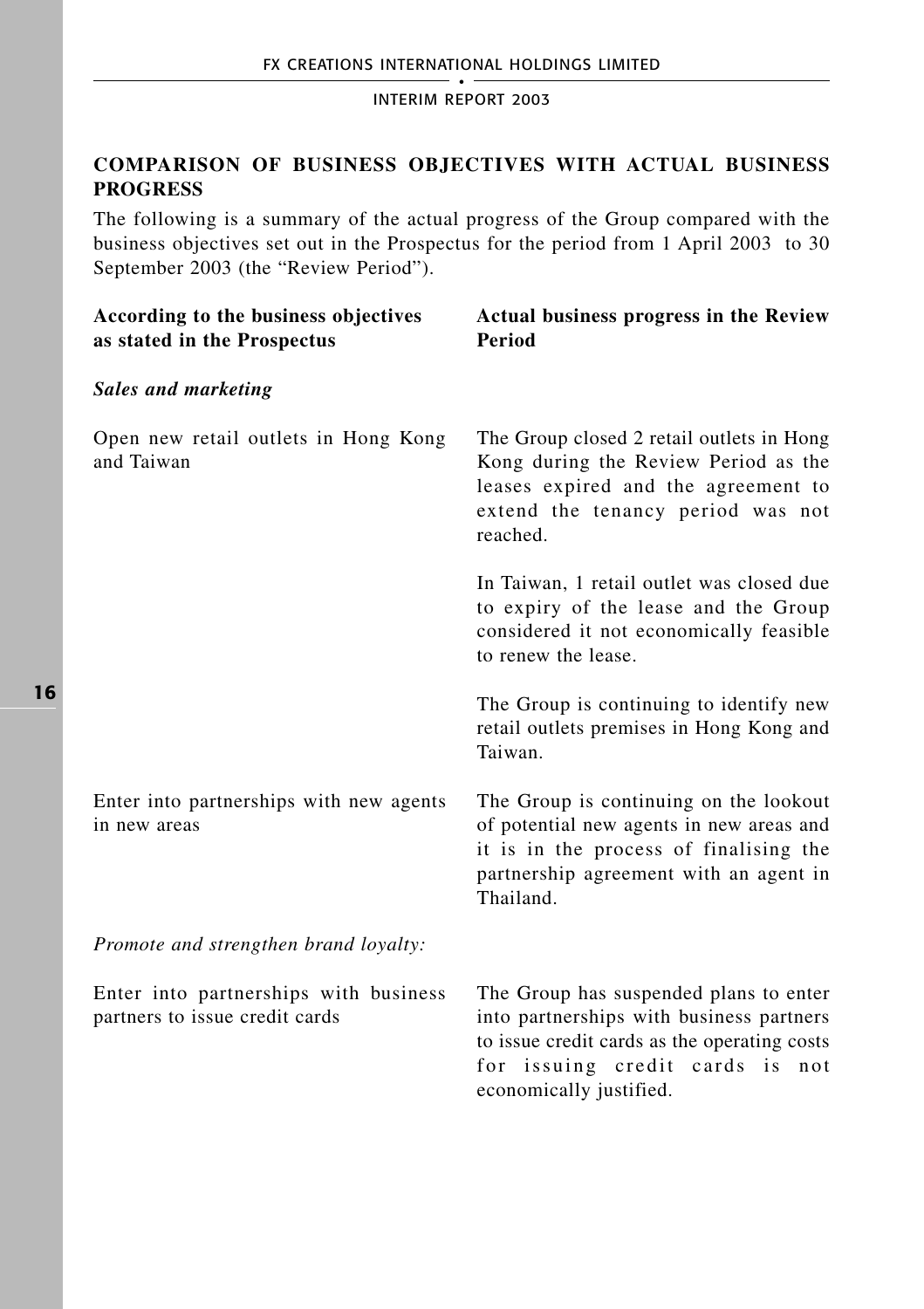| According to the business objectives<br>as stated in the Prospectus                                              | <b>Actual business progress in the Review</b><br>Period                                                                                                                                                                          |
|------------------------------------------------------------------------------------------------------------------|----------------------------------------------------------------------------------------------------------------------------------------------------------------------------------------------------------------------------------|
| Conduct advertising campaigns:                                                                                   |                                                                                                                                                                                                                                  |
| advertisement<br>Billboards,<br>o n<br>transportations, road shows, participation<br>in promotions, sponsorships | The Group continued to conduct<br>advertising campaigns such as bill boards<br>and road shows during the Review Period.<br>The Group also participated in promotion<br>activities with credit card and discount<br>card issuers. |
| Increase the profile of FX CREATIONS<br>members club via advertisement and<br>promotions                         | The Group conducted advertisements and<br>promotion via posters and leaflets to<br>increase the profile of FX CREATIONS<br>members club.                                                                                         |
| Design and product development                                                                                   |                                                                                                                                                                                                                                  |
| Develop new series and models for<br>existing products                                                           | The Group continued to develop and<br>introduce new series and models for<br>products under its brandnames, FX<br><b>CREATIONS, USU and Annvu during</b><br>the Review Period.                                                   |
| Develop professional office bags                                                                                 | The Group continued to develop and<br>introduce new series of professional office<br>under the brandname<br>$b$ ags<br><b>FX</b><br><b>CREATIONS</b> during the Review Period.                                                   |
| Develop apparel products with business<br>partners under the FX CREATIONS<br>brandname                           | The Group is in the process of identifying<br>business partners for the development of<br>apparel products.                                                                                                                      |
| Develop eyewear products with business<br>partners under the FX CREATIONS<br>brandname                           | Eyewear products continued to be<br>developed by business partner under the<br><b>FX CREATIONS</b> brandname and sold<br>during the Review period.                                                                               |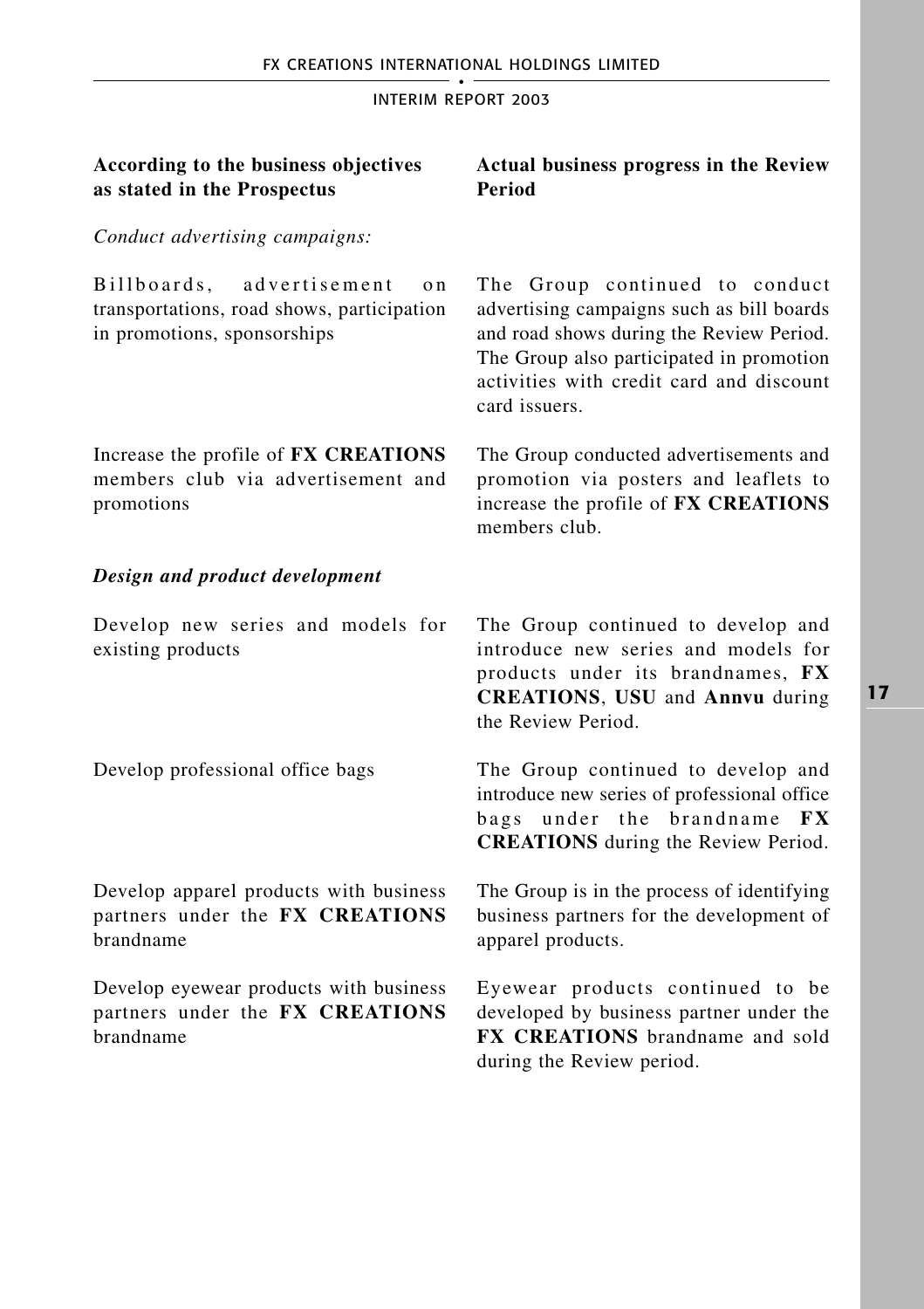| According to the business objectives<br>as stated in the Prospectus | Actual business progress in the Review<br>Period                                                                                                                                                                                                                                                                                      |
|---------------------------------------------------------------------|---------------------------------------------------------------------------------------------------------------------------------------------------------------------------------------------------------------------------------------------------------------------------------------------------------------------------------------|
| <b>Geographical expansion</b>                                       |                                                                                                                                                                                                                                                                                                                                       |
| Negotiate and sign up new sole agents in<br>Japan                   | The Group has not signed up its sole<br>agency agreement with its authorized<br>distributors as the agreement to the terms<br>have not been reached. The Group intends<br>to postpone the sole agency arrangement<br>to before 30 September 2004 in order to<br>provide more time for the market for the<br>Group's products to grow. |
| Negotiate and sign up new agents in USA                             | The Group is in the process of identifying<br>potential agents in the US. No agreement<br>has been reached as at 30 September<br>2003.                                                                                                                                                                                                |
| Negotiate and sign up new agents in<br>Europe                       | The Group has signed an agency<br>agreement with a distributor in the United<br>Kingdom. The Group is continuing to<br>identify other possible new distributors<br>in Europe.                                                                                                                                                         |
| Human resources deployment                                          |                                                                                                                                                                                                                                                                                                                                       |
| Expand the marketing sales and retail<br>sales team                 | As at 30 September 2003, there are 50<br>staff in the marketing and retail sales team<br>$(31$ March 2003: 56). The number of staff<br>has decreased as 3 retail outlets were<br>closed during the Review Period. The<br>Group will recruit more sales staff once<br>location of suitable outlet is identified.                       |
| Expand the product development and<br>design team                   | As at 30 September 2003, there are 6 staff<br>in the product development and design<br>team (31 March 2003: 6).                                                                                                                                                                                                                       |
| Expand the production and quality control<br>team                   | As at 30 September 2003, there are 17<br>staff in the production and quality control<br>team (31 March 2003: 13).                                                                                                                                                                                                                     |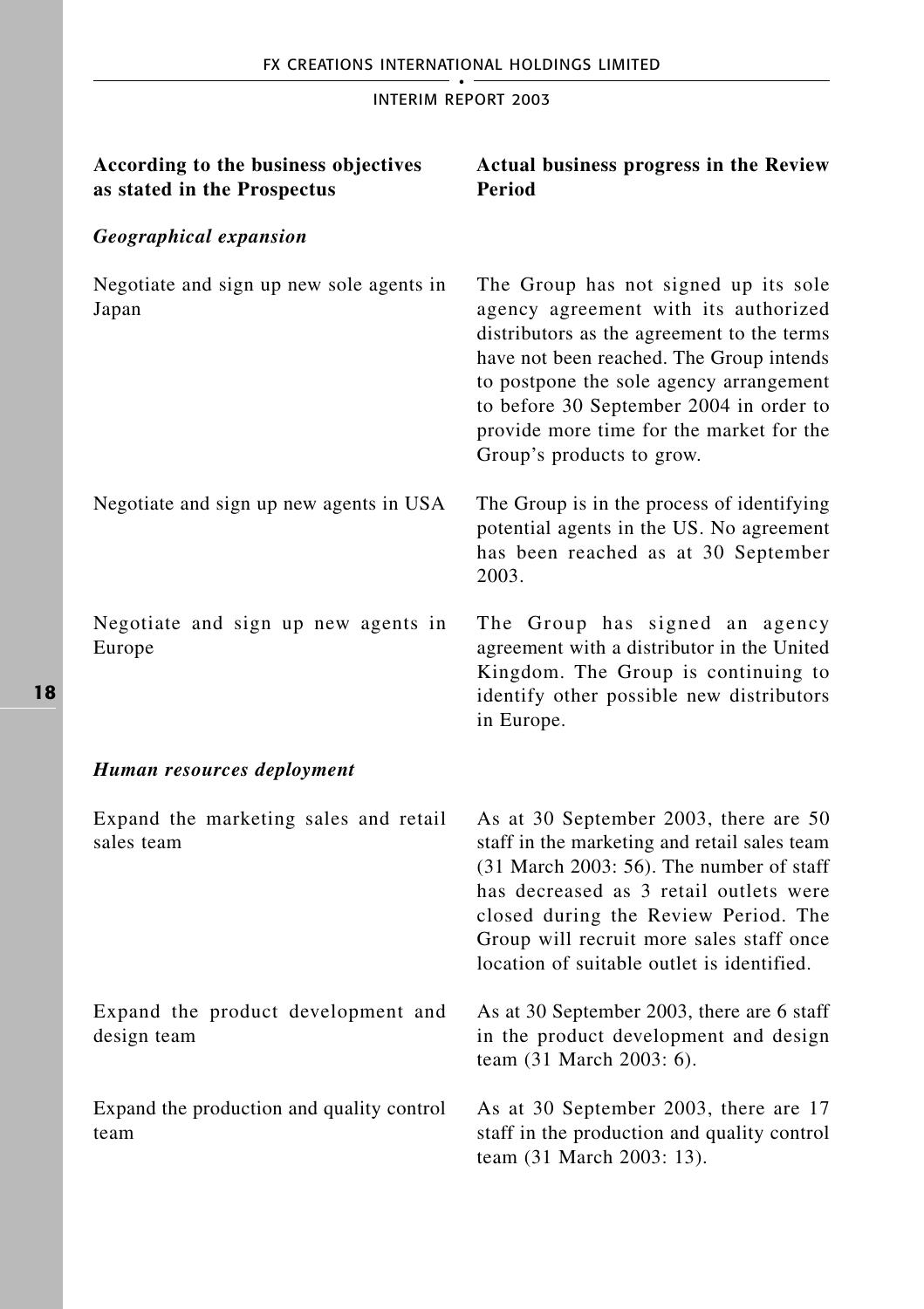| According to the business objectives<br>as stated in the Prospectus               | <b>Actual business progress in the Review</b><br>Period                                                                                                                                                                                                                                                                                                                                                                                                                                                                                    |
|-----------------------------------------------------------------------------------|--------------------------------------------------------------------------------------------------------------------------------------------------------------------------------------------------------------------------------------------------------------------------------------------------------------------------------------------------------------------------------------------------------------------------------------------------------------------------------------------------------------------------------------------|
| Implementation of training programmes<br>to improve the marketing skills of staff | The Group continued to implement<br>various staff training programs to improve<br>the marketing skills of front end staff.                                                                                                                                                                                                                                                                                                                                                                                                                 |
| To recruit more experience management<br>staff                                    | The Group is always looking to recruit<br>experienced management staff for the<br>expansion of operations. During the<br>Review Period, there was no change in<br>management staff.                                                                                                                                                                                                                                                                                                                                                        |
| <b>Production</b>                                                                 |                                                                                                                                                                                                                                                                                                                                                                                                                                                                                                                                            |
| Set up own production facilities in China                                         | As planned, the Group has established its<br>own manufacturing capacity through a<br>processing agent in Guanlan, Shenzhen,<br>the PRC. During the Review Period, the<br>Group continued to acquire further plant,<br>machinery and production facilities as<br>planned. Under the processing agent<br>arrangement, the Group will be<br>responsible for the provision of plant,<br>machinery, related leasehold<br>improvements and fixtures and the<br>processing agent will be responsible for<br>the provision of production premises, |

water, electricity and labour.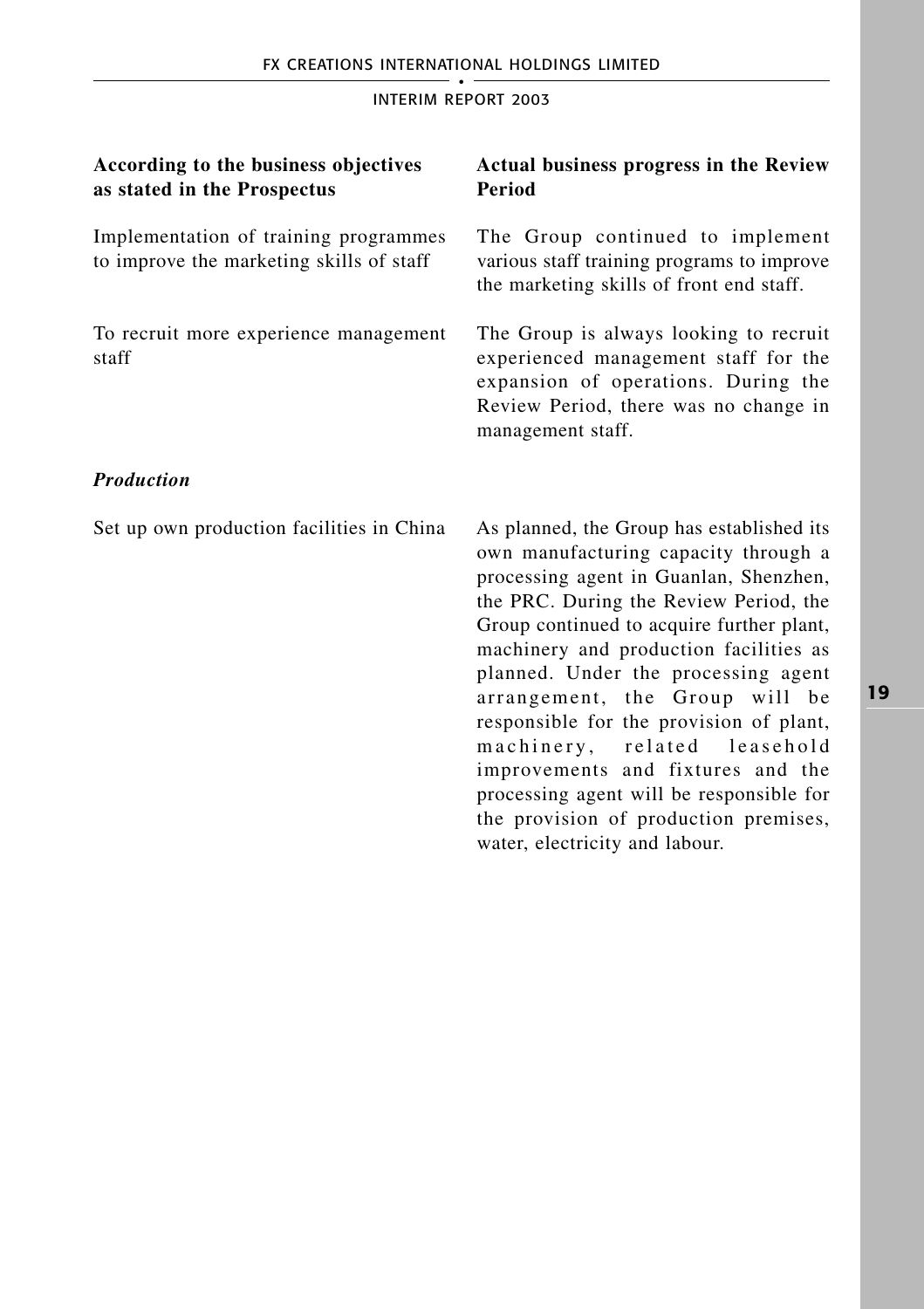## **USE OF PROCEEDS**

During the period from 3 May 2002, (Latest Practicable Date), to 30 September 2003, the Group has applied the net proceeds from the placing of shares as follows:

|                                                                                                                                | Amount<br>extracted<br>from the<br><b>Prospectus</b><br>HK\$'000 | Actual<br>usage<br><i>HK\$'000</i> |
|--------------------------------------------------------------------------------------------------------------------------------|------------------------------------------------------------------|------------------------------------|
| Expenditure in relation to setting up<br>additional retail outlets                                                             | 1,300                                                            | 1,300                              |
| Expenditure in relation to conducting advertising<br>and marketing campaigns and other corporate<br>image enhancement programs | 600                                                              | 700                                |
| Expenditure in relation to financing the acquisition<br>of plant, machinery and production facilities                          | 10,300                                                           | 9.700                              |
| Expenditure in relation to financing the expansion of<br>the geographical coverage of the Group's network                      | 300                                                              | 350                                |
|                                                                                                                                | 12,500                                                           | 12,050                             |

The remaining net proceeds as at 30 September 2003 was approximately HK\$1,250,000 and was placed on short-term interest bearing deposits with banks in Hong Kong.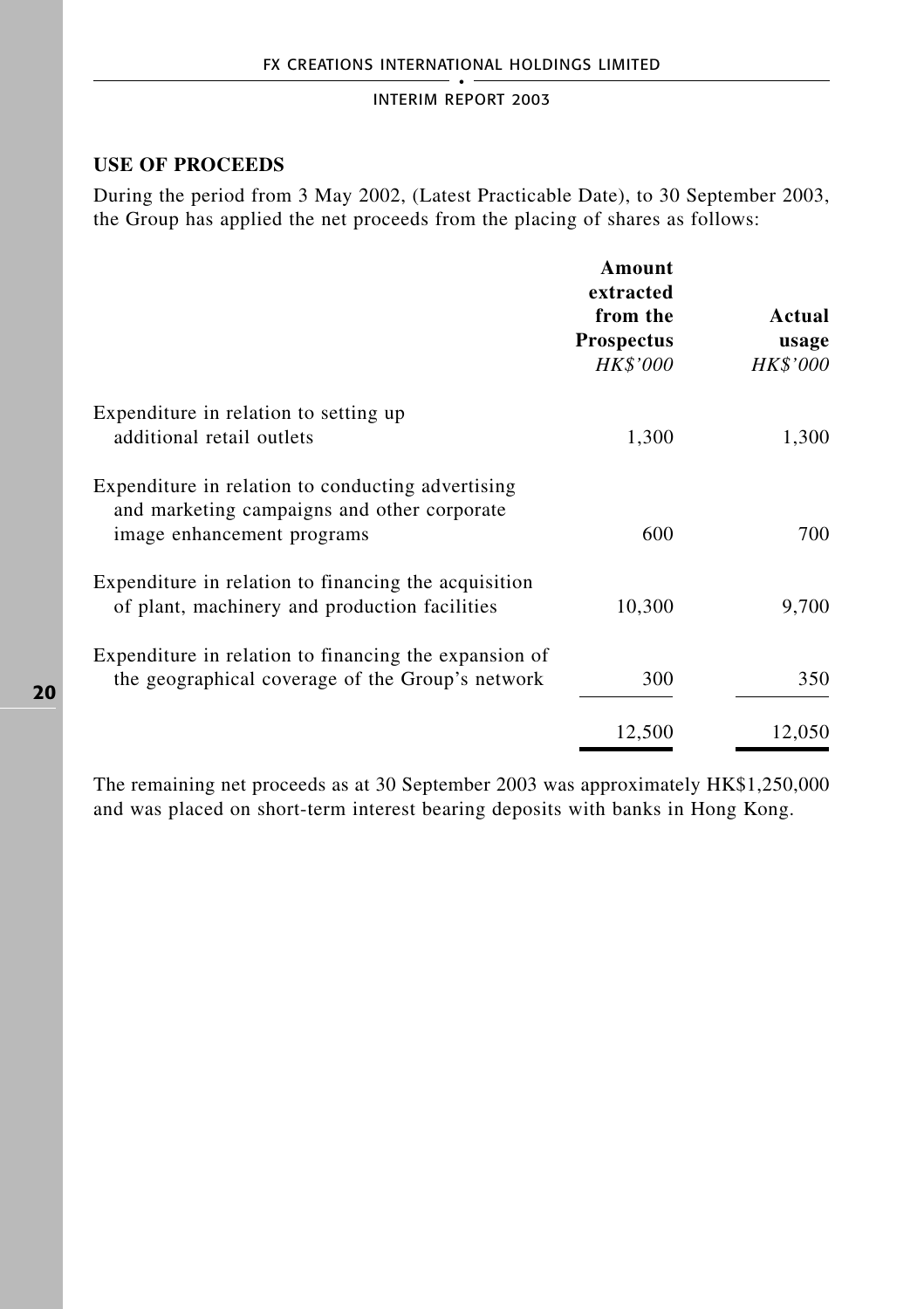### **DIRECTORS' INTERESTS IN SHARES**

As at 30 September 2003, the interests and short positions of the directors of the Company in the shares, underlying shares and debentures of the Company or any of its associated corporations (within the meaning of Part XV of the Securities and Futures Ordinance (Cap. 571, Laws of Hong Kong) ("SFO")) which were required to be notified to the Company and the Stock Exchange pursuant to Divisions 7 and 8 of Part XV of the SFO (including interests or short positions which they were taken or deemed to have under such provisions of the SFO) or as recorded in the register required to be kept by the Company under Section 352 of the SFO or otherwise required to be notified to the Company and the Stock Exchange pursuant to the minimum standards of dealings by directors as referred to in Rules 5.40 to 5.58 of the GEM Listing Rules, were as follows:

> **Number of issued Type of interest ordinary shares held**

Mr. Ng Pak To, Petto *(Note)* Corporate 280,000,000

*Note:* These shares represent a 70% equity interest in the Company and are held by Wise New Management Limited ("WNML"). The issued share capital of WNML is beneficially owned by Cashtram Associates Limited as to 45%, FX Creations (Holding) Inc. as to 30% and Forge Smart Investments Limited as to 25%. The issued share capital of Cashtram Associates Limited is owned as to 40%, 30%, 20% and 10% by Mr. Ng Pak To, Petto, Mr. Ho Kai Chung, David, Madam Ho Pui Lai and Mr. Tan Yu, Wally, respectively. Madam Ho Pui Lai is the wife of Mr. Ng Pak To, Petto. The issued share capital of FX Creations (Holding) Inc. is wholly owned by Mr. Wong Wai Shan. The issued share capital of Forge Smart Investments Limited is wholly owned by Mr. Ng Pak To, Petto.

Save as disclosed above, as at 30 September 2003, none of the directors had any other interests or short positions in any shares, underlying shares or debentures of the Company or any of its associated corporation (within the meaning of Part XV of the SFO) which were required to be notified to the Company and the Stock Exchange pursuant to Divisions 7 and 8 of Part XV of the SFO (including interests or short positions which they were taken or deemed to have under such provisions of the SFO), or which were required to be recorded in the register kept by the Company under Section 352 of the SFO or otherwise required to be notified to the Company and the Stock Exchange pursuant to the minimum standards of dealings by directors as referred to in Rules 5.40 to 5.58 of the GEM Listing Rules.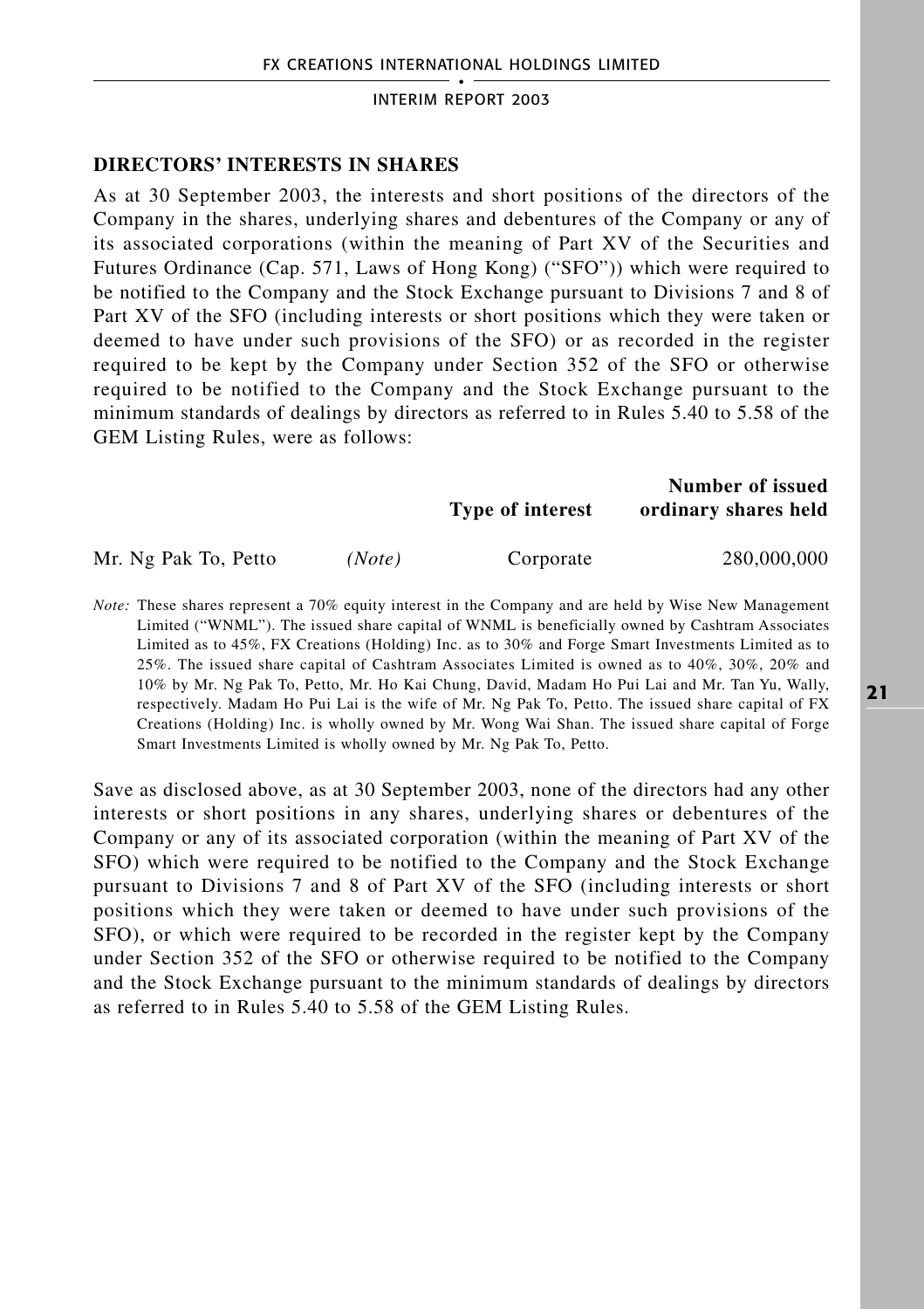### **SUBSTANTIAL SHAREHOLDER**

As at 30 September 2003, other than the interests of certain directors as disclosed under the section headed "Directors' interests in shares" above, the interests and short positions of persons in the shares and underlying shares of the Company which would fall to be disclosed to the Company under the provisions of Divisions 2 and 3 of Part XV of the SFO or, who is, directly or indirectly, interested in 10% or more of the nominal value of any class of share capital carrying rights to vote in all circumstances at general meetings of any other members of the Group, or substantial shareholders as recorded in the register of substantial shareholder required to be kept by the Company under Section 336 of the SFO were as follow:

|                             |             | Number of<br>shares held | Percentage<br>of holding |
|-----------------------------|-------------|--------------------------|--------------------------|
| WNML                        | <b>Note</b> | 280,000,000              | 70%                      |
| Cashtram Associates Limited | <b>Note</b> | 280,000,000              | 70%                      |

*Note:* The details are disclosed under the section headed "Directors' interests in shares" above.

Save as disclosed above, as at 30 September 2003, the directors of the Company were not aware of any other person (other than the directors of the Company) who had an interest or short position in the shares or underlying shares of the Company which would fall to be disclosed to the Company under the provisions of Divisions 2 and 3 of Part XV of the SFO or, who is, directly or indirectly, interested in 10% or more of the nominal value of any class of share capital carrying rights to vote in all circumstances at general meetings of any other members of the Group, or any other substantial shareholders whose interests or short positions were recorded in the register required to be kept by the Company under Section 336 of the SFO.

## **SHARE OPTION SCHEME**

The Company operates a share option scheme (the "Scheme") for the purpose of recognising significant contributions of specified participants including the employees of the Group to the growth of the Group, by rewarding them with opportunities to obtain an ownership interest in the Company and to further motivate and give an incentive to these persons to continue to contribute to the Group's long term success and prosperity. The Scheme became effective on 21 May 2002 and, unless otherwise cancelled or amended, will remain in force for ten years from that date.

As at 30 September 2003, no share options have been granted under the Scheme.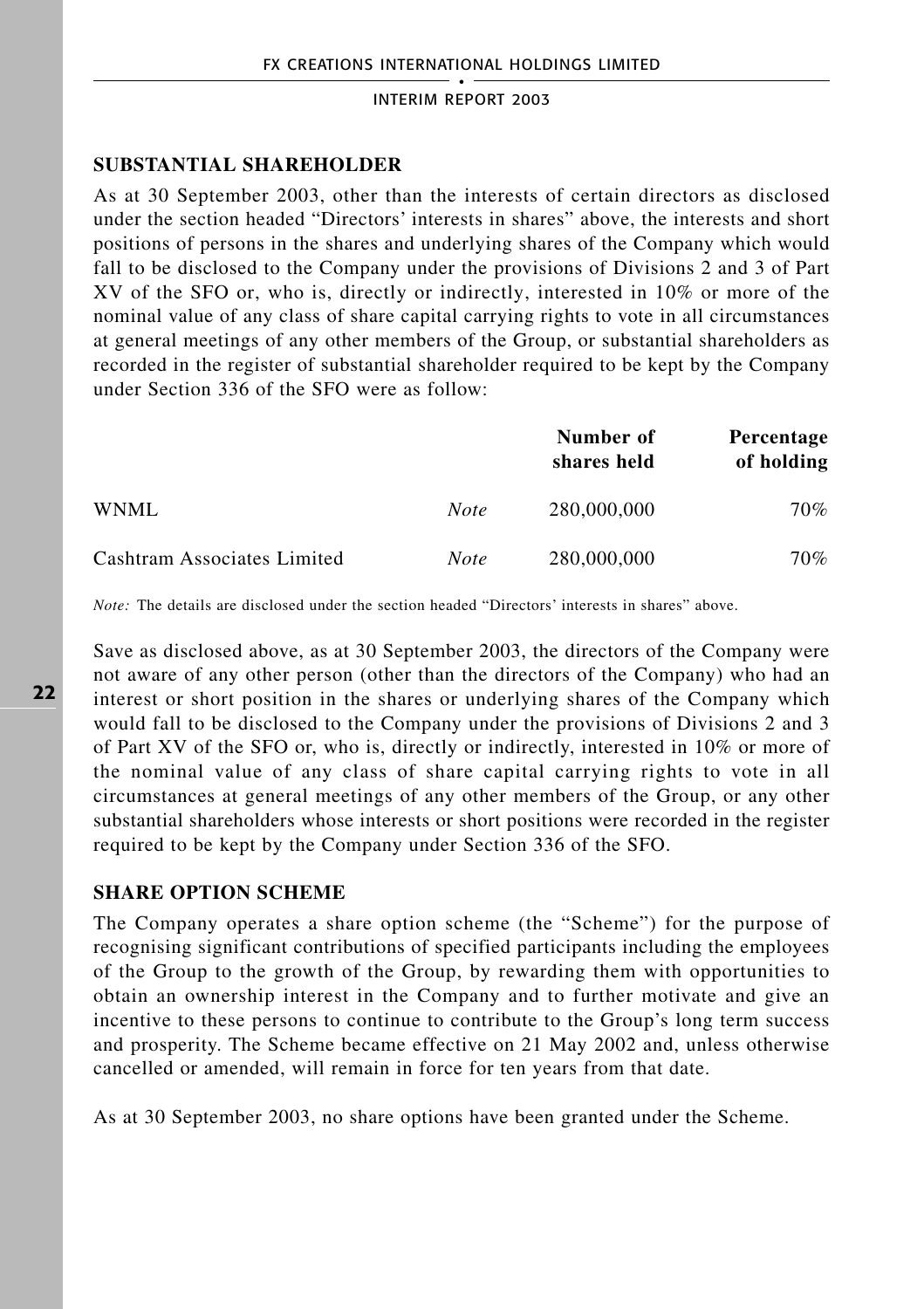## **DIRECTORS' RIGHTS TO ACQUIRE SECURITIES**

Apart from as disclosed under the heading "Directors interests in securities" and the transactions relating to the Group Reorganisation as disclosed above, at no time since the incorporation of the Company were rights to acquire benefits by means of the acquisition of shares in or debentures of the Company or of any other body corporate granted to any director or their respective spouse or children under 18 years of age, or were any such rights exercised by them; or was the Company, its holding company or any of its subsidiaries a party to any arrangement to enable the directors, their respective spouse or children under 18 years of age to acquire such rights in the Company in any other body corporate.

## **PURCHASE, REDEMPTION OR SALES OF THE LISTED SECURITIES OF THE COMPANY**

During the six months ended 30 September 2003, neither the Company, nor any of its subsidiaries has purchased, redeemed or sold any of the Company's listed securities.

## **COMPETING INTERESTS**

None of the directors or the management shareholders of the Company and their respective associates (as defined in the GEM Listing Rules) has an interest in a business which competes or may compete with the business of the Group.

## **INTEREST OF SPONSOR**

As at 30 September 2003, Kingston Corporate Finance Limited (the "Sponsor"), its directors, employees or associates did not have any interest in the securities of the Company or of any members of the Group, or have any right to subscribe for or to nominate persons to subscribe for the securities of the Company or of any members of the Group.

Pursuant to the sponsor agreement entered into between the Company and the Sponsor, the Sponsor received, and will receive, fees for acting as the Company's retained sponsor for the period up to 31 March 2005.

## **COMPLIANCE WITH RULES 5.28 TO 5.39 OF THE GEM LISTING RULES**

During the six months ended 30 September 2003, the Company has complied with the Board practices and procedures as set out in Rules 5.28 to 5.39 of the GEM Listing Rules.